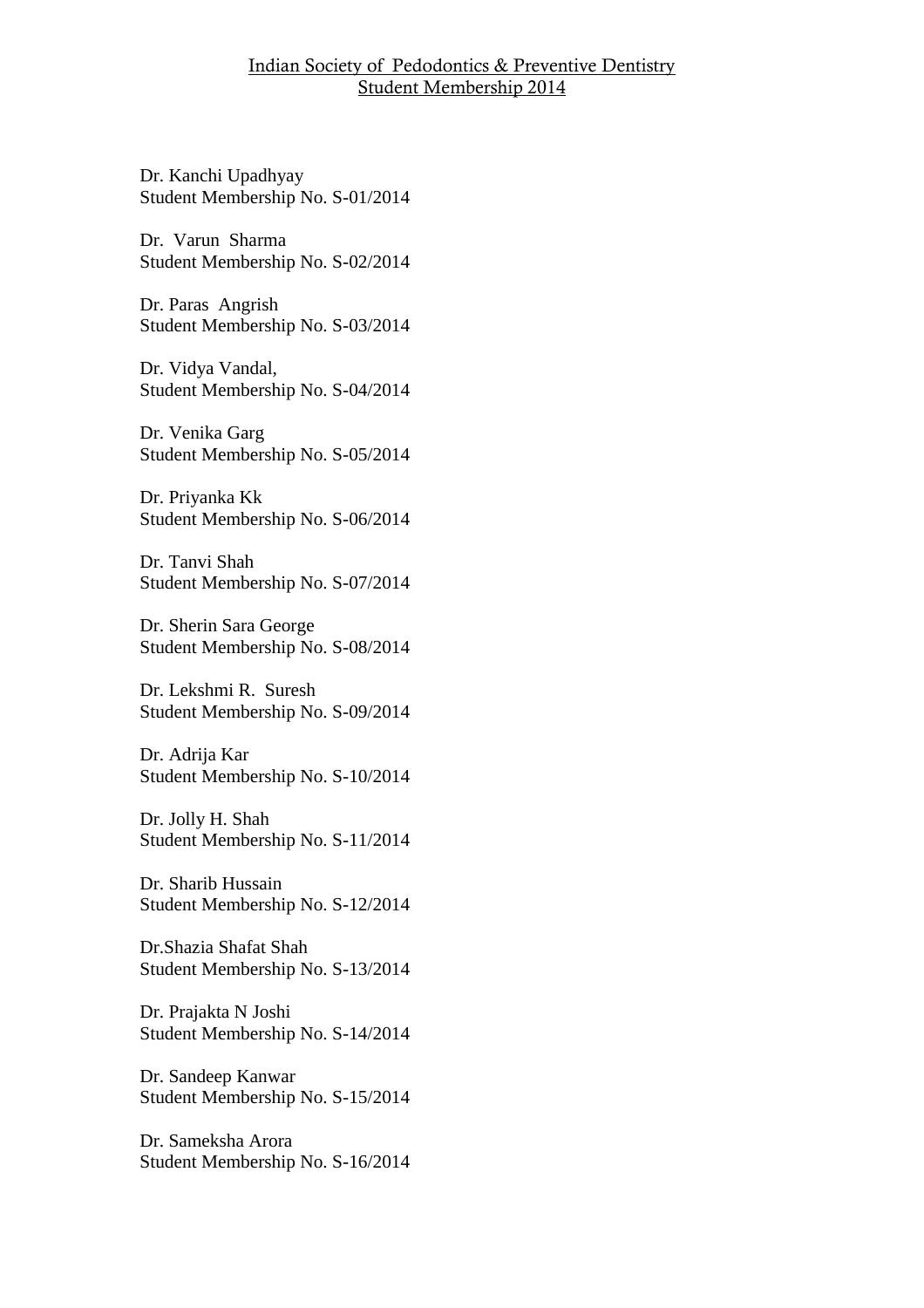Dr.Shreya Batra Student Membership No. S-17/2014

Dr. Radha S. Nerkar Student Membership No. S-18/2014

Dr. Kavya Shree. B.S Student Membership No. S-19/2014

Dr. Remya K C Student Membership No. S-20/2014

Dr.Nirav A Barad Student Membership No. S-21/2014

Dr. A.V.Karthik Student Membership No. S-22/2014

Dr. Hrishikesh Agrawal Student Membership No. S-23/2014

Dr. Nishan R Patel Student Membership No. S-24/2014

Dr. Hetalben Bipinchandra Patel Student Membership No. S-25/2014

Dr. Shah Utsav Dhaneshkumar Student Membership No. S-26/2014

Dr. Harsheet Kaur Arora Student Membership No. S-27/2014

Dr. Ritika Jain Student Membership No. S-28/2014

Dr.Ankit Natani Student Membership No. S-29/2014

Dr. Jayshree Verma Student Membership No. S-30/2014

Dr. Mrigank Dogra Student Membership No. S-31/2014

Dr. Kanika Jain Student Membership No. S-32/2014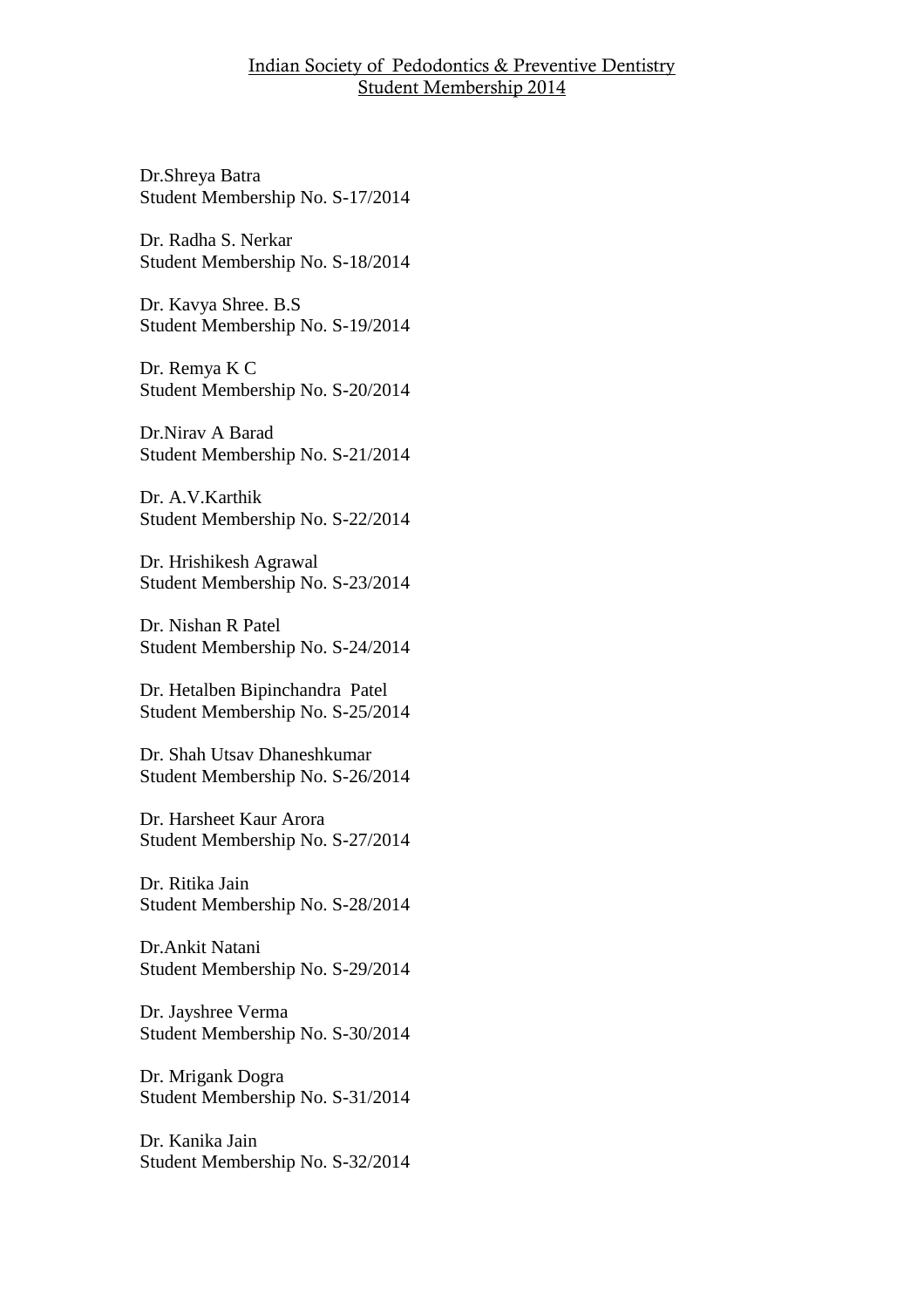Dr. Anirudh Pathak Student Membership No. S-33/2014

Dr. Haritima Kahol Student Membership No. S-34/2014

Dr. Jasneet Kaur Student Membership No. S-35/2014

Dr. Gaurav Agarwal Student Membership No. S-36/2014

Dr. S K Rajarao Boggarapu Student Membership No. S-37/2014

Dr. Gunjan Ajmera Student Membership No. S-38/2014

Dr. Anupriya Jha Student Membership No. S-39/2014

Dr Vishal Jain Student Membership No. S-40/2014

Dr.Karuna Sharma Student Membership No. S-41/2014

Dr. Barun Sarkar Student Membership No. S-42/2014

Dr.Monica Khangembam Student Membership No. S-43/2014

Dr. Nikhil G Patel Student Membership No. S-44/2014

Dr. Jalis Fatima Student Membership No. S-45/2014

Dr. Disha Kumar Student Membership No. S-46/2014

DR. PRIYANKA AGARWAL Student Membership No. S-47/2014

Dr. Vijender Khokhar Student Membership No. S-48/2014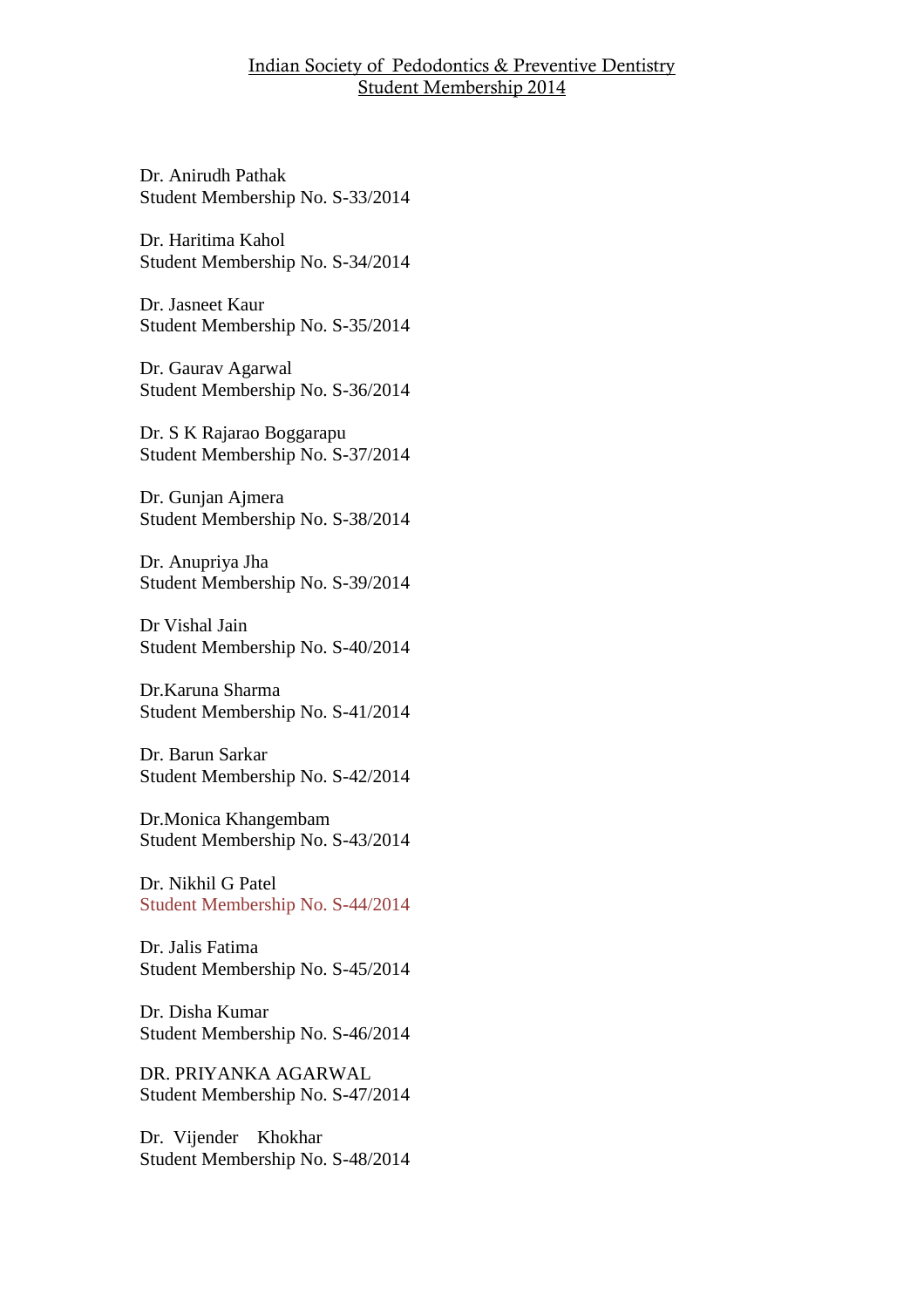Dr. Mustaqeem Aamir Student Membership No. S-49/2014

Dr. Bhagya Lakshmi Thummala Student Membership No. S-50/2014

Dr. Prerna Beniwal Student Membership No. S-51/2014

Dr. Anupriya D. Malonia Student Membership No. S-52/2014

Dr. Hiral Vayeda Student Membership No. S-53/2014

Dr Janki C Pandya Student Membership No. S-54/2014

Dr Maitry Mehta Student Membership No. S-55/2014

Dr. Hanisha Adusumilli Student Membership No. S-56/2014

Dr. Anand Nanshaeb Patil Student Membership No. S-57/2014

Dr. Kondal Rao.B Student Membership No. S-58/2014

Dr. Naveen Krishna K Student Membership No. S-59/2014

Dr. Priya Jain Student Membership No. S-60/2014

Dr. Sneha Bharuka Student Membership No. S-62/2014

Dr. Bhawna Gupta Student Membership No. S-63/2014

Dr. Anu Radha G Student Membership No. S-64/2014

Dr Ankit K Gautam Student Membership No. S-65/2014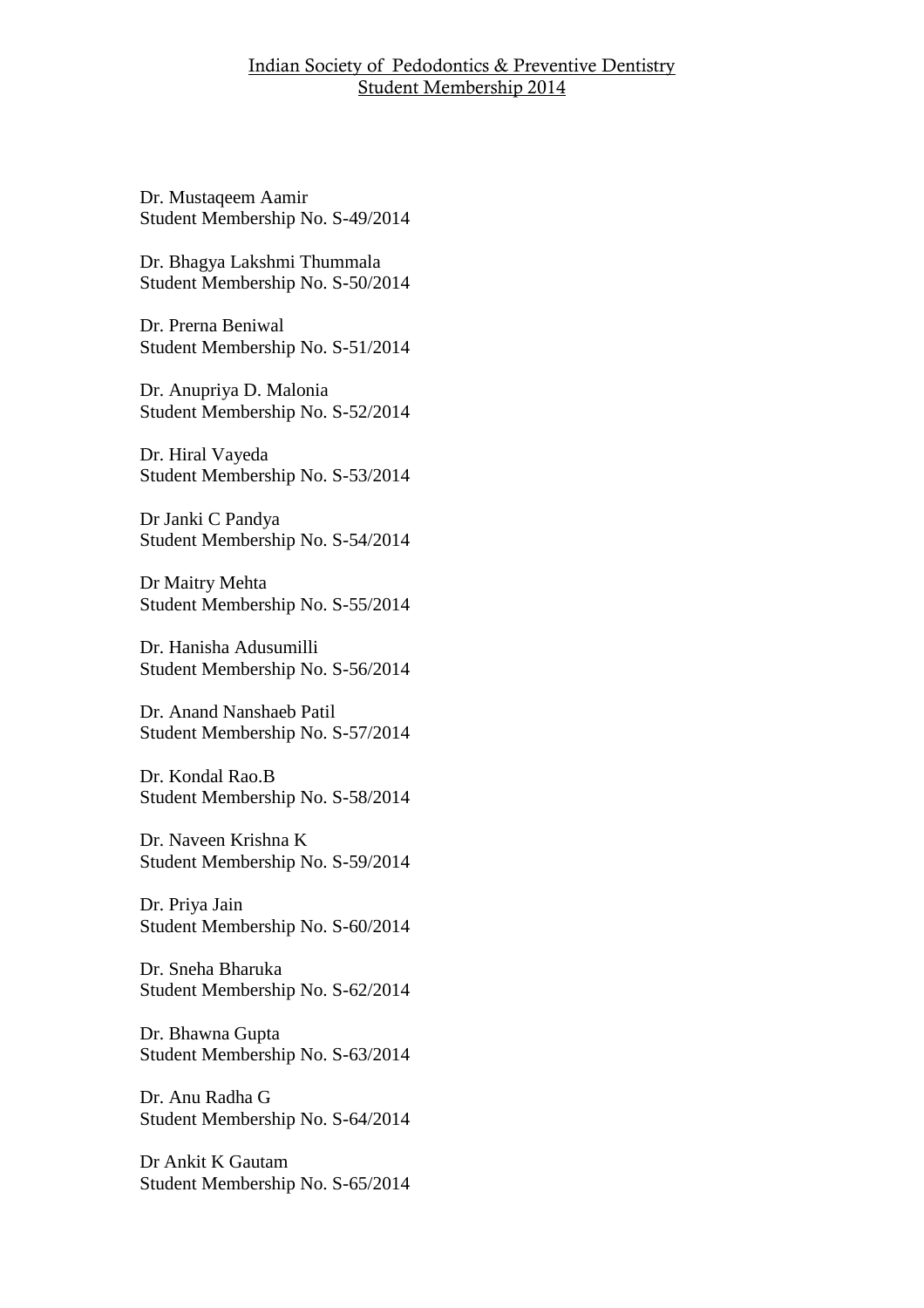Dr. R Ganesh Kanna Student Membership No. S-66/2014

Dr. Vignesh. Student Membership No. S-67/2014

Dr. Gvs Kishore Student Membership No. S-68/2014

Dr. Malathi.Yenni Student Membership No. S-69/2014

Dr. Sudharani Hallikeri Student Membership No. S-70/2014

Dr. Priyam Rajesh Velani Student Membership No. S-71/2014

Dr. Siya Gajanan Dukle Student Membership No. S-72/2014

Dr. Ahsan Abdullah Student Membership No. S-73/2014

Dr. Sowmya Bandela Student Membership No. S-74/2014

Dr. Lalitha S Jairam Student Membership No. S-75/2014

Dr Minu Mathew Student Membership No. S-76/2014

Dr. Etta Radhika Student Membership No. S-77/2014

Dr. Samiksha Agarwal Student Membership No. S-78/2014

Dr. Manthan K Patel Student Membership No. S-79/2014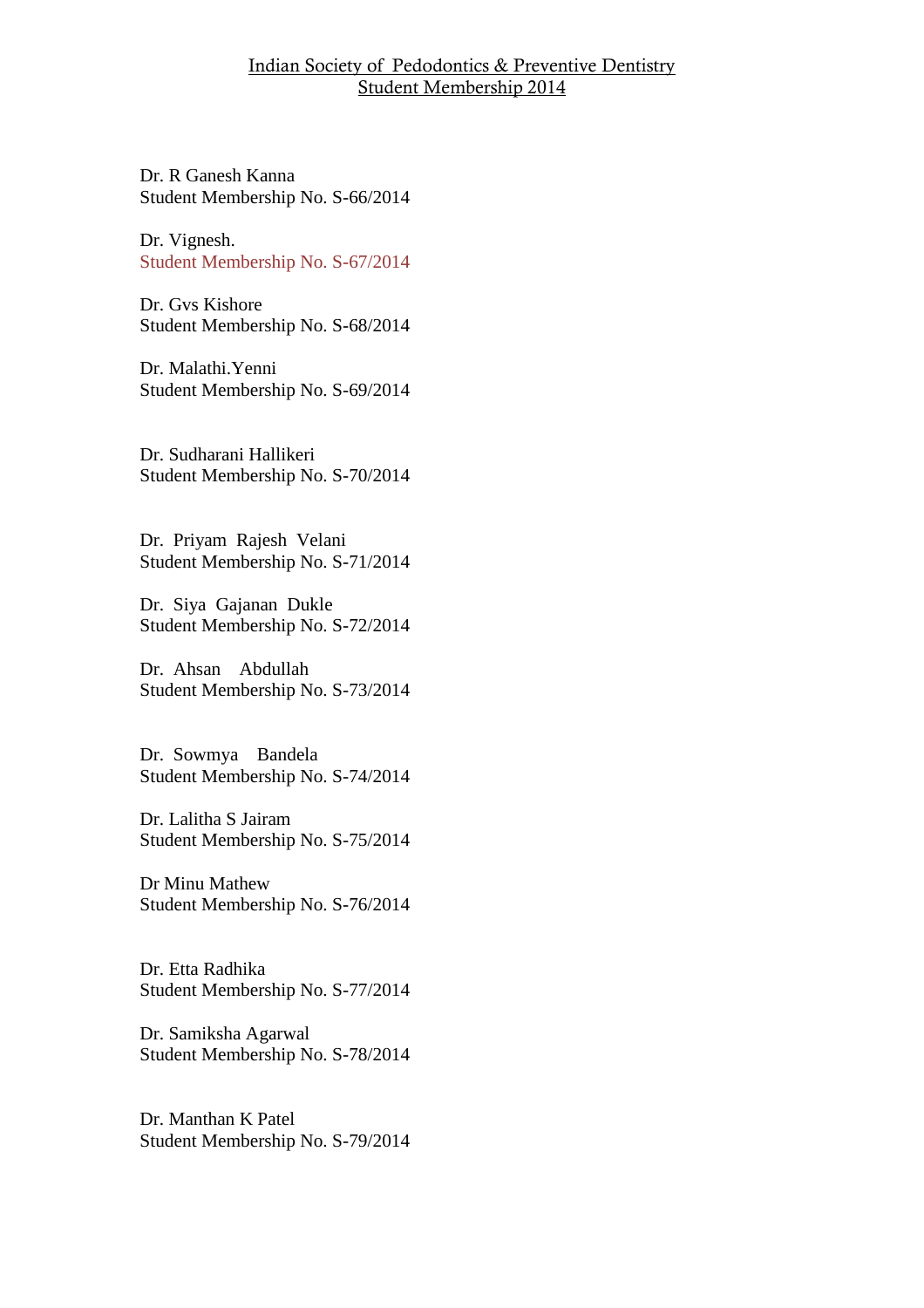Dr. Gaurang Vijay Tamhankar Student Membership No. S-80/2014

Dr. Samhita R. Bahutule Student Membership No. S-81/2014

Dr. T. Pavani Student Membership No. S-82/2014

Dr. Neha Jaiswal Student Membership No. S-83/2014

Dr. Tinu George Student Membership No. S-84/2014

Dr. Parth R Pandya Student Membership No. S-85/2014

Dr. Dimpi Shah Student Membership No. S-86/2014

Dr.Prateek Awasthi Student Membership No. S-87/2014

Dr Ankita Dave Student Membership No. S-88/2014

Dr.Sampada D. Lonkar Student Membership No. S-89/2014

Dr.Patil Krishna Vishwanathrao Student Membership No. S-90/2014

Dr. Mansi Semwal Student Membership No. S-91/2014

Dr. Apoorva Gaddipati Student Membership No. S-92/2014

Dr. Teleti Sangeeta Student Membership No. S-93/2014

Dr. Tanmay Bhatt Student Membership No. S-94/2014

Dr. Kota Bala Chaithanya Prasad Student Membership No. S-95/2014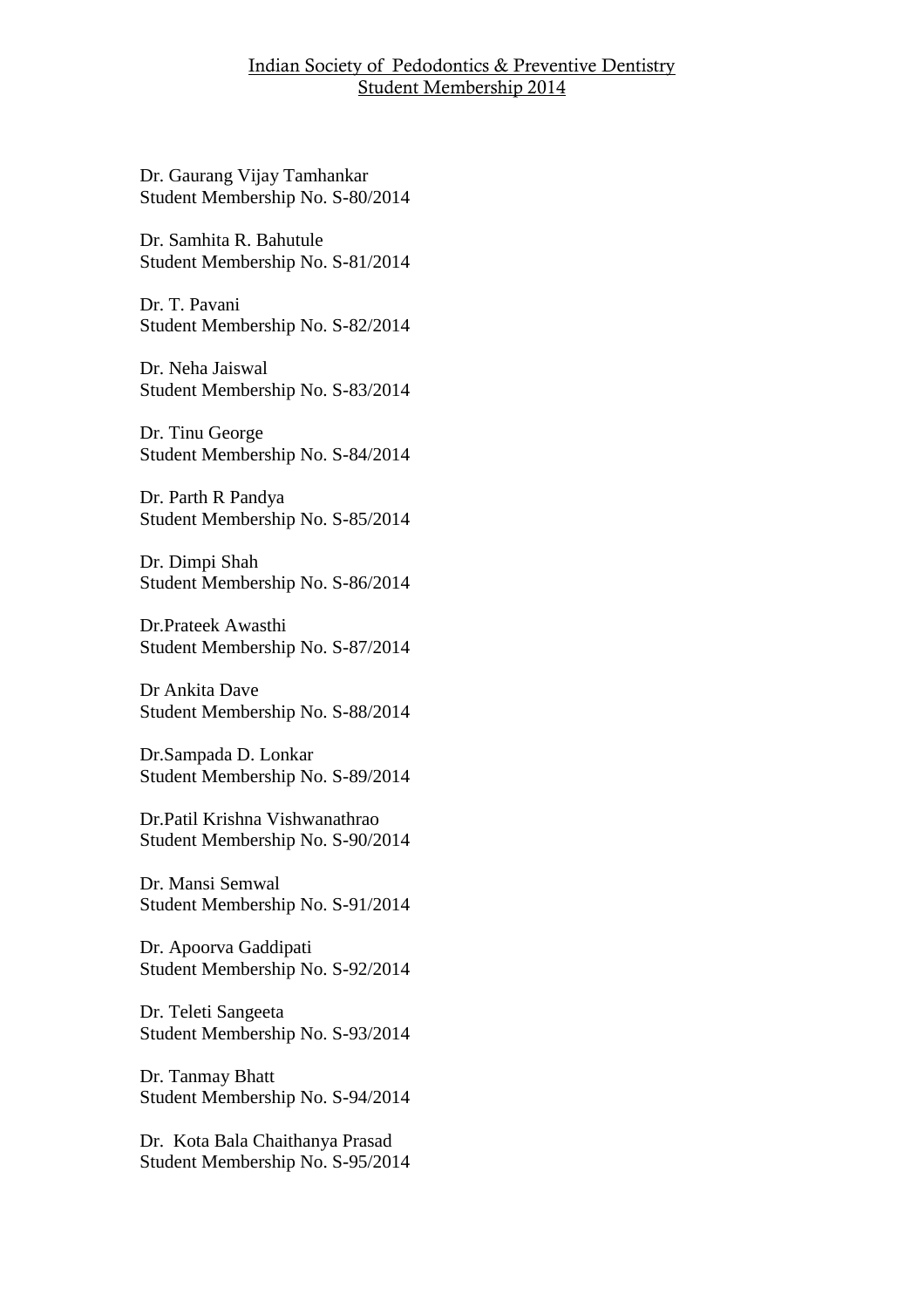Dr.Safia Haideri Student Membership No. S-96/2014

Dr. Sajid Khan Student Membership No. S-97/2014

Dr. Nessa Mary John Student Membership No. S-98/2014

Dr. Sagar H. Bote Student Membership No. S-99/2014

Dr. Aditi Mathkar Student Membership No. S-100/2014

Dr. Anindita Talukdar Student Membership No. S-101/2014

Dr. Priti Student Membership No. S-102/2014

Dr Dhvani Patel Student Membership No. S-103/2014

Dr. Tina Agarwal Student Membership No. S-104/2014

Dr. Bharti Peshwani Student Membership No. S-105/2014

Dr. Leena Menon Student Membership No. S-106/2014

Dr. Ankita Sanjay Somani Student Membership No. S-107/2014

Dr. Neelam Hasmukhbhai Joshi Student Membership No. S-108/2014

Dr. Akash Ardeshana Student Membership No. S-109/2014

Dr. Naik Kishan Satishkumar Student Membership No. S-110/2014

Dr.Dimple Mehta Student Membership No. S-111/2014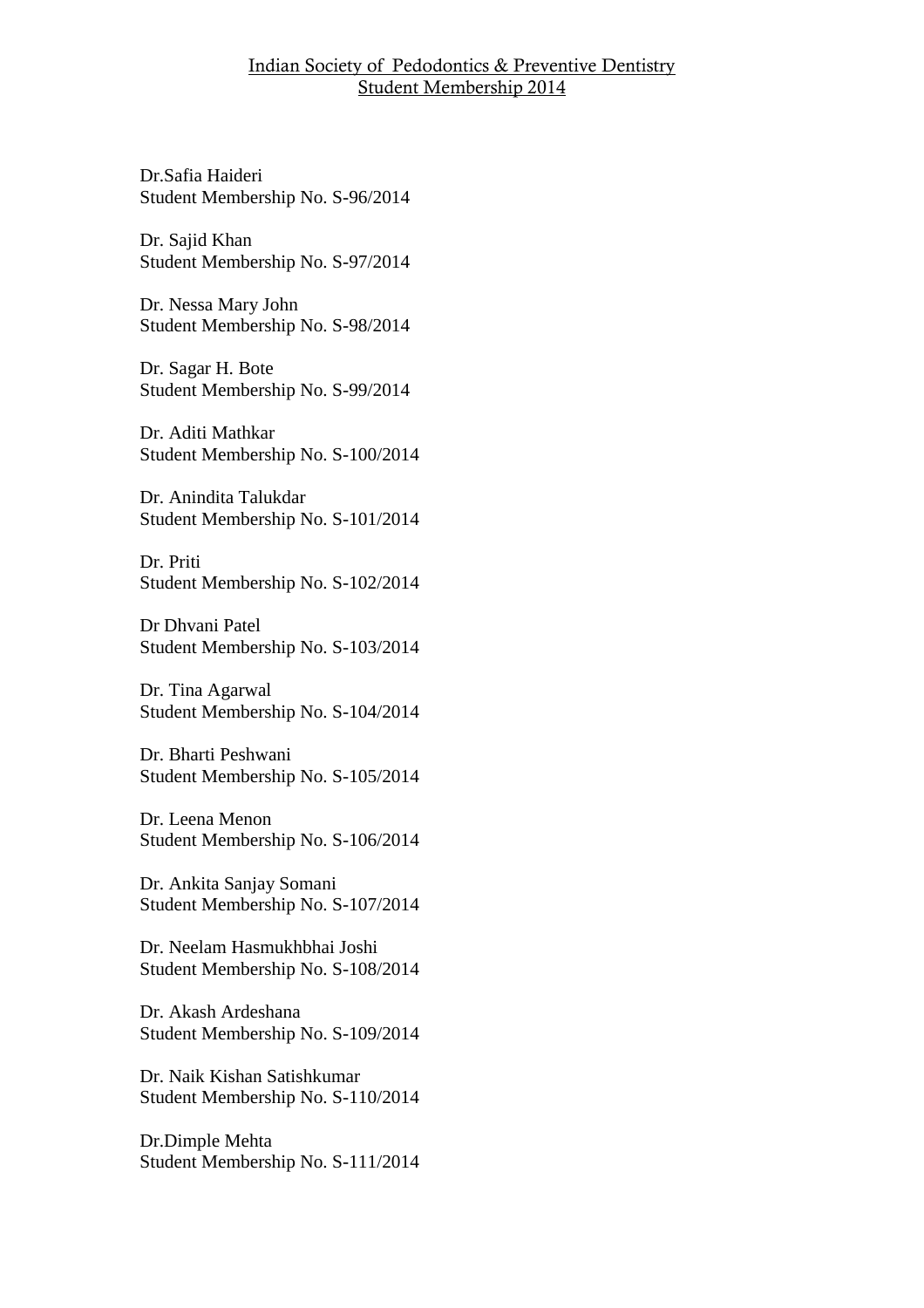Dr. Devanshi Nareshkumar Mehta Student Membership No. S-112/2014

Dr. Samith Mohanan Student Membership No. S-113/2014

Dr. Urvi Ashok Modi Student Membership No. S-114/2014

Dr. Tina Agarwal Student Membership No. S-115/2014

Dr. Gopal Chandra Bera Student Membership No. S-116/2014

Dr. Gurpreet Kour Student Membership No. S-117/2014

Dr. Richa Agrawal Student Membership No. S-118/2014

Dr. Ganga Dubey Student Membership No. S-119/2014

Dr. Chaitra Patil Student Membership No. S-120/2014

Dr. Shebin Moideen, Student Membership No. S-121/2014

Dr. Deepashree Paul Student Membership No. S-122/2014

Dr. Piyush Singh Student Membership No. S-123/2014

Dr. Dipti Sunil Patil Student Membership No. S-124/2014

Dr. Seema Jabeen Student Membership No. S-125/2014

Dr. Snehal V. Shep Student Membership No. S-126/2014

Dr. J.Trophimus Student Membership No. S-127/2014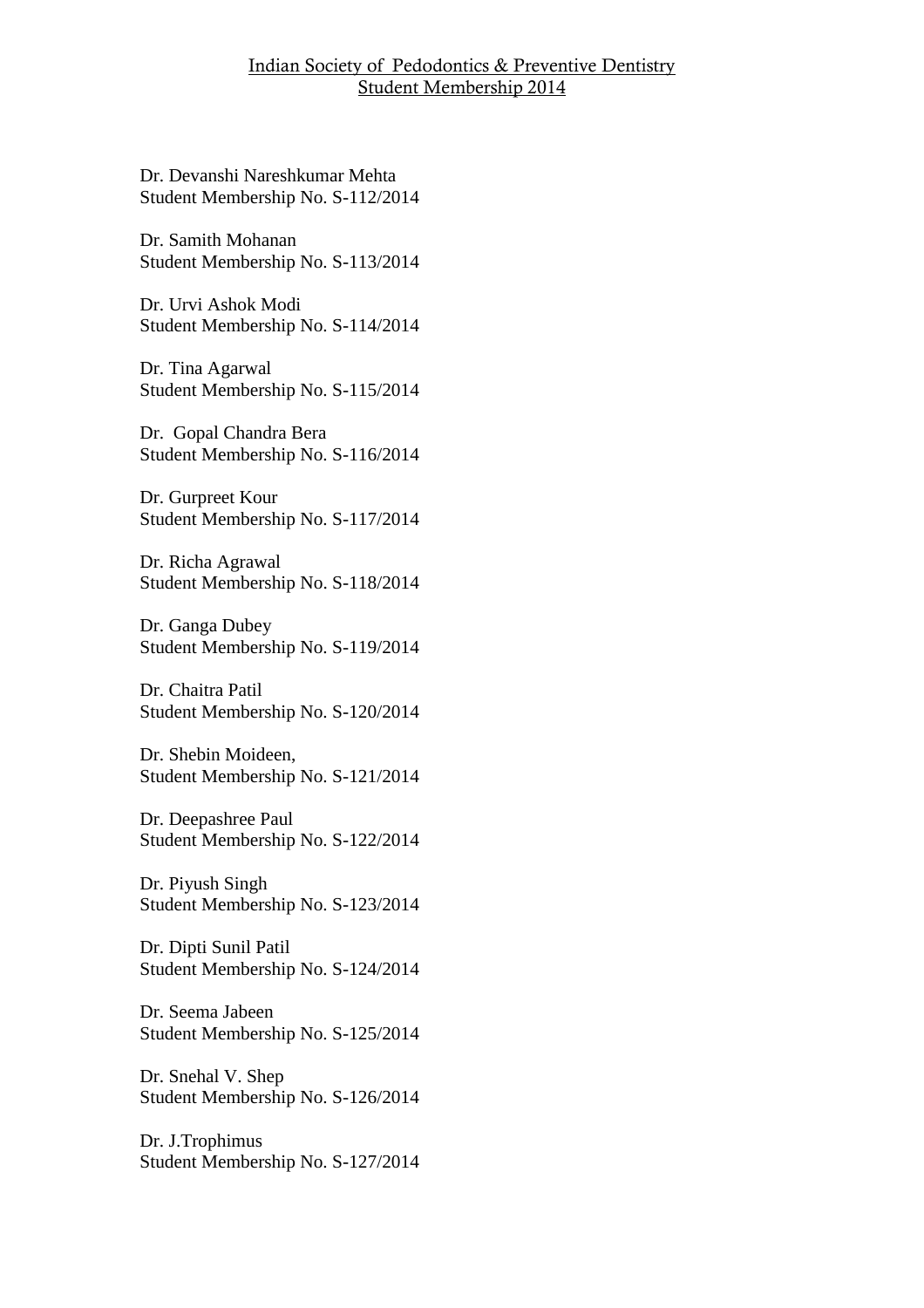Dr. Arshiya Shakir Student Membership No. S-128/2014

Dr. Shruti Gupta Student Membership No. S-129/2014

Dr. Riddhi Ramji Asundaria Student Membership No. S-130/2014

Dr. J. Anitha Student Membership No. S-131/2014

Dr. Sunil Kumar Student Membership No. S-132/2014

Dr. Priyanka Vijay Karekar Student Membership No. S-133/2014

Dr. Samragni Banerjee Student Membership No. S-134/2014

Dr. Aparna Singh Student Membership No. S-135/2014

Dr. Parul Jain Student Membership No. S-136/2014

Dr. Hemal B. Patel Student Membership No. S-137/2014

Dr.Nandhini Selvaraj Student Membership No. S-138/2014

Dr. Shaila Chaudhary Student Membership No. S-139/2014

Dr. Minoti. Vyas Student Membership No. S-140/2014

Dr. Aditi Pashine Student Membership No. S-141/2014

Dr Neeta S Padmawar Student Membership No. S-142/2014

Dr Lipee Dave Student Membership No. S-143/2014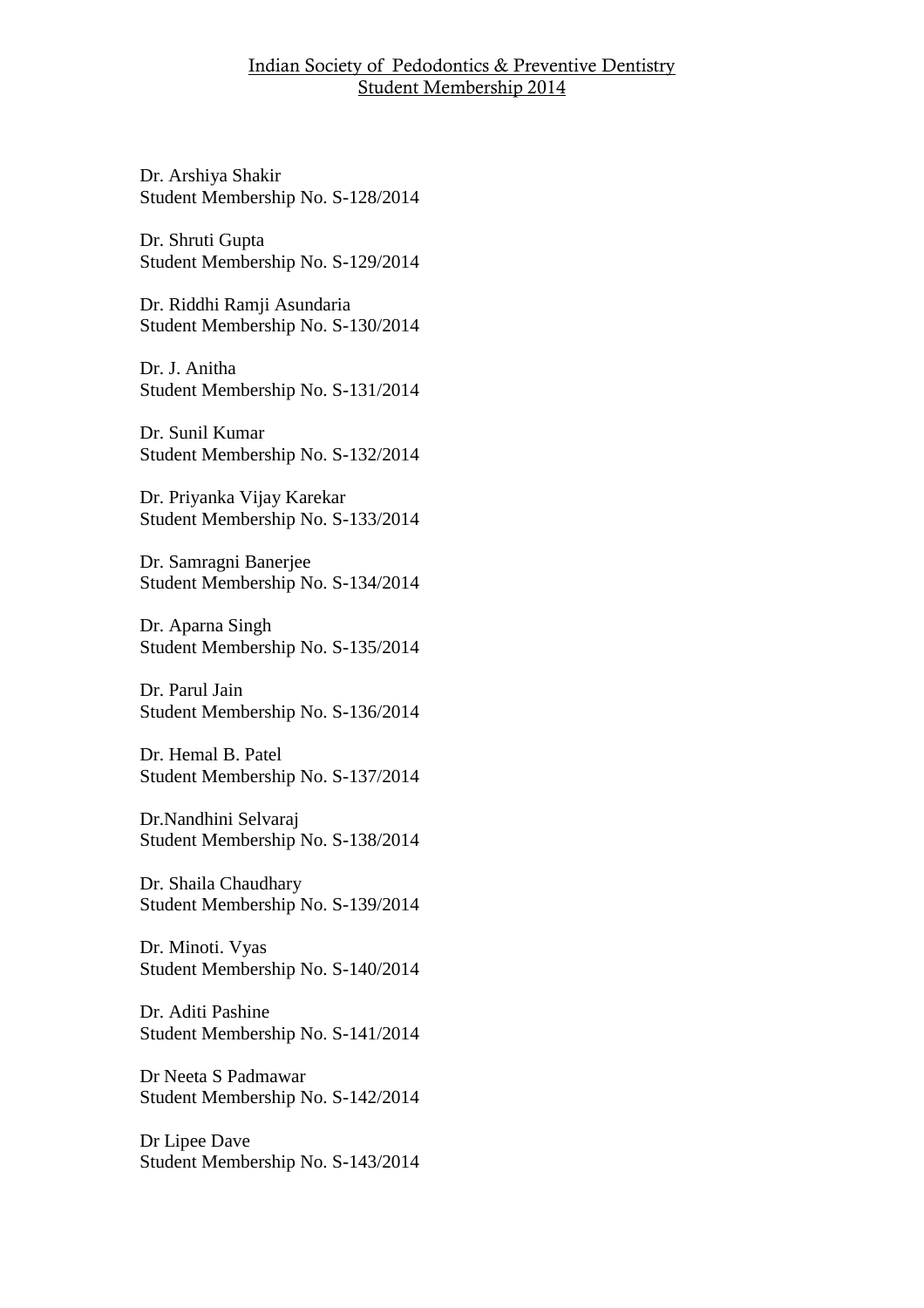Dr. R.Raj Kumar Student Membership No. S-144/2014

Dr. Shazneen F. Daruwalla Student Membership No. S-145/2014

Dr. Tuhina Ghosh Student Membership No. S-146/2014

Dr Neha Jagannath Pawar Student Membership No. S-147/2014

Dr. Vaidehi Patel Student Membership No. S-148/2014

Dr. Jasmeet Kaur Student Membership No. S-149/2014

Dr. Reshmi Raghuvaran Student Membership No. S-150/2014

Dr. Hemant Mankel Student Membership No. S-151/2014

Dr. Parth Barot Student Membership No. S-152/2014

Dr. Jeswin James Student Membership No. S-153/2014

Dr.Soumya Joppan Student Membership No. S-154/2014

Dr. Princey Prasad Student Membership No. S-155/2014

Dr. Soham Bhaumik Student Membership No. S-156/2014

Dr, Shagufta Syreen Student Membership No. S-157/2014

Dr. Gyanendra Mishra Student Membership No. S-158/2014

Dr Vanisha Kumar Student Membership No. S-159/2014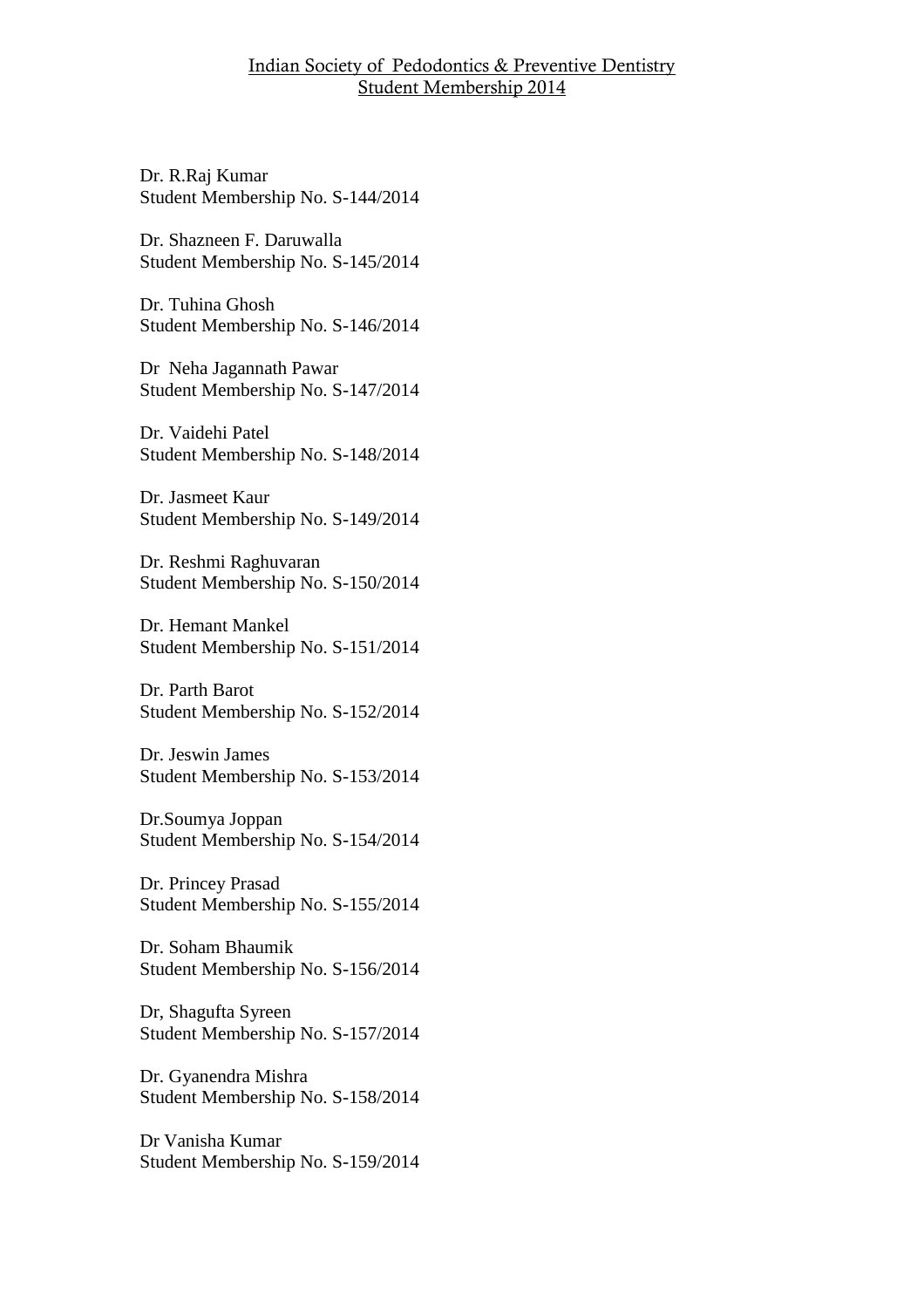Dr. Shruti Srinivasan Student Membership No. S-160/2014

Dr. Binny Vashist Student Membership No. S-161/2014

Dr. Rahul Kaul Student Membership No. S-162/2014

Dr. Sugandha Marwaha Student Membership No. S-163/2014

Dr. Priyanka Singh Student Membership No. S-164/2014

Dr. Pavani Reddy Student Membership No. S-165/2014

Dr. Meenakshi Rana Student Membership No. S-166/2014

Dr. T. S. Meenakshi Udhayani Student Membership No. S-167/2014

Dr. Rashmi Singh Student Membership No. S-168/2014

Dr.Niyati Ketanbhai Dholakia Student Membership No. S-169/2014

Dr.Ambiye Arti Vijay Student Membership No. S-170/2014

D Prathyusha Kottapalli Student Membership No. S-171/2014

Dr. Kopal Garg Student Membership No. S-172/2014

Dr.Sunny Priyatham Tirupathi Student Membership No. S-173/2014

Dr. Alka Rani Student Membership No. S-174/2014

D.Rupak Kumar Student Membership No. S-175/2014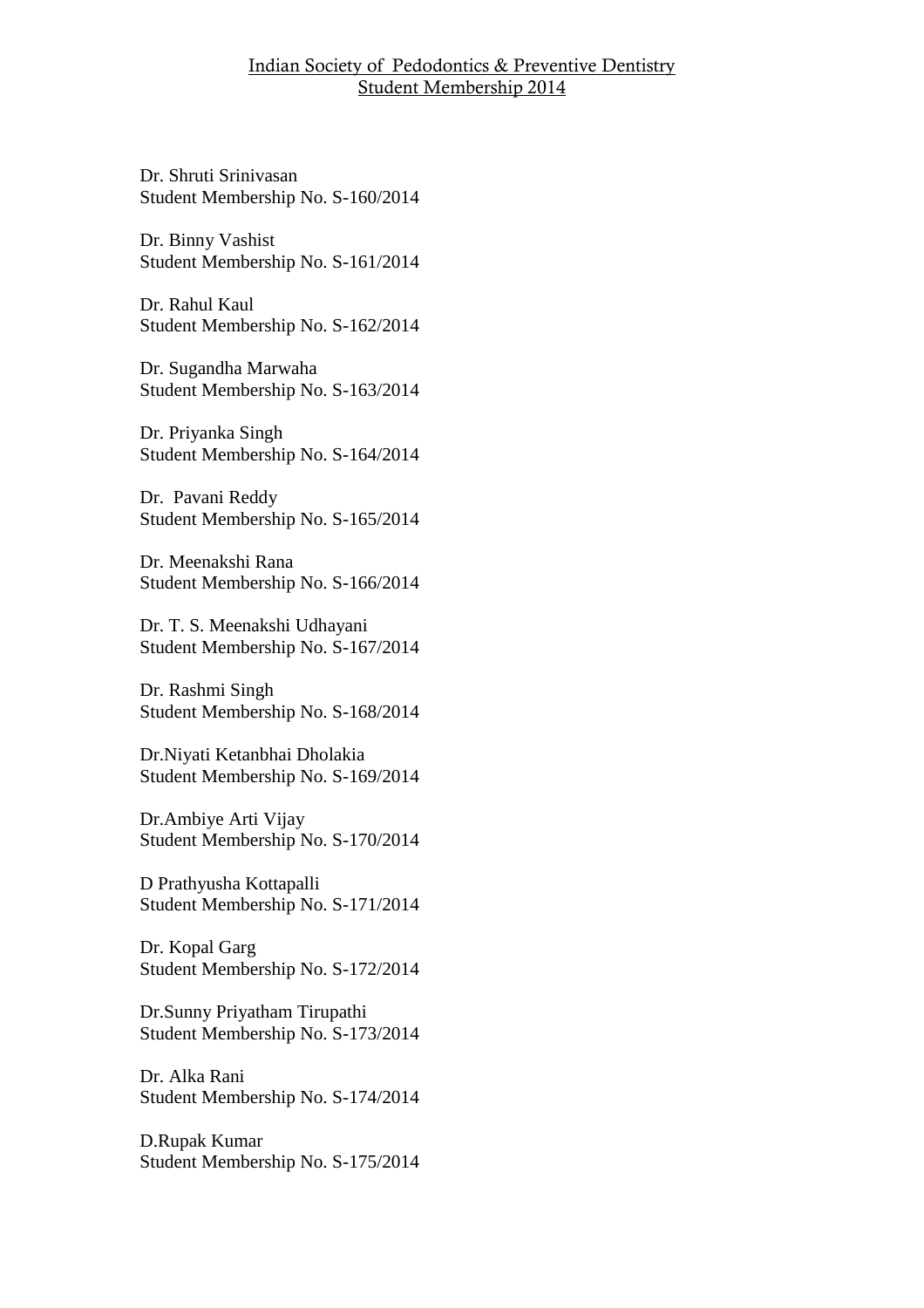Dr. Avisa Priyanka Student Membership No. S-176/2014

Dr. Shubhani Deepak Mehta Student Membership No. S-177/2014

Dr. Keerti Chandail Student Membership No. S-178/2014

Dr Lenetta M Yohannan Student Membership No. S-179/2014

Dr Rinu Abraham Student Membership No. S-180/2014

Dr. Mahima Sehgal Student Membership No. S-181/2014

Dr.Chirag Mansukhbhai Vaghela Student Membership No. S-182/2014

Dr. Anjali Student Membership No. S-183/2014

Dr. Khushboo Kansal Student Membership No. S-184/2014

Dr. Priyanka Gulati Student Membership No. S-185/2014

Dr.Mayuri Jaywant Borse Student Membership No. S-186/2014

Dr.Supreeya Patel Student Membership No. S-187/2014

Dr. Sumesh Mohandas Student Membership No. S-188/2014

Dr. Vertika Gupta Student Membership No. S-189/2014

Dr Rheya James Student Membership No. S-190/2014

Dr. Charanjeet Singh Student Membership No. S-191/2014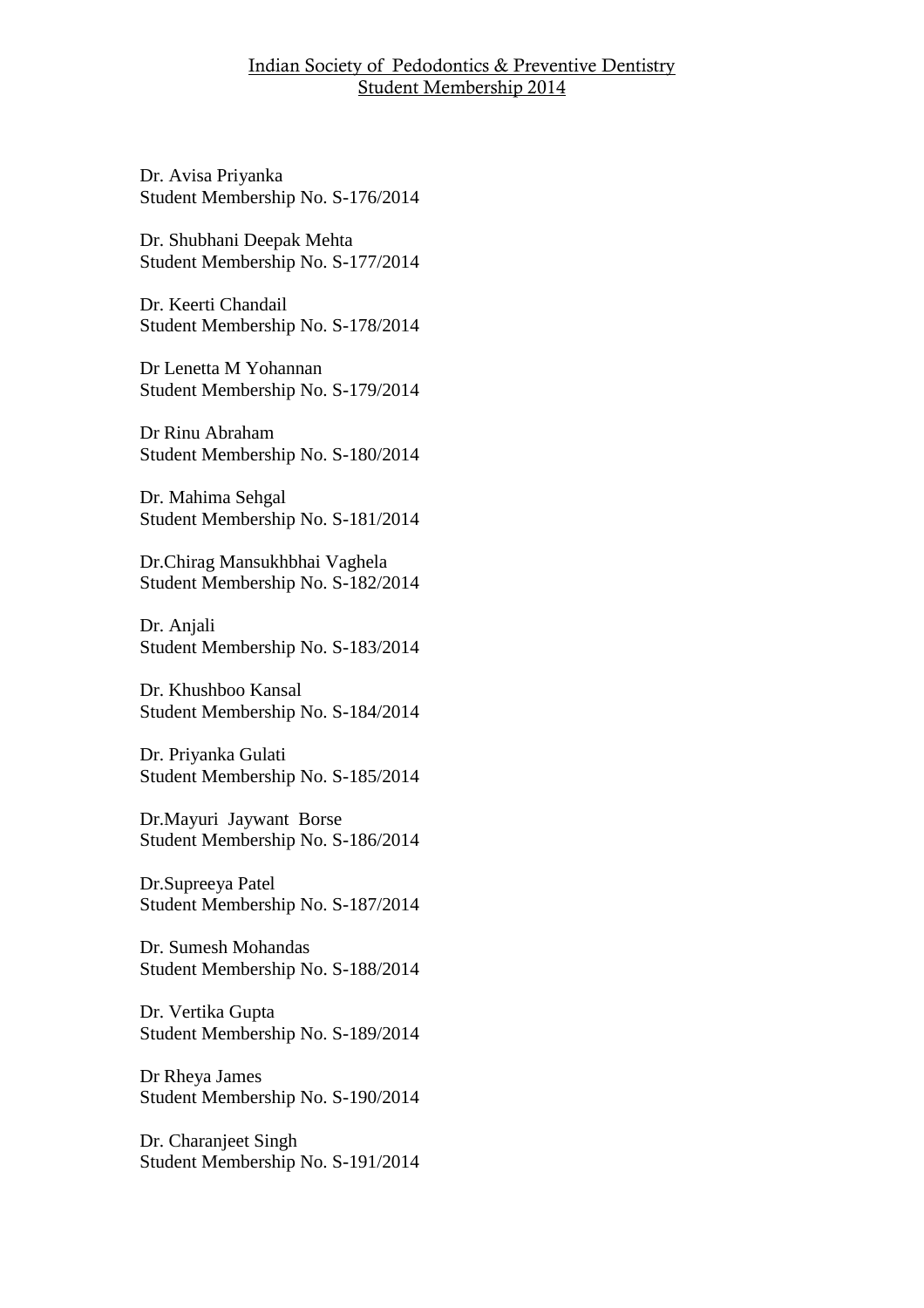Dr. Pallavi Mahesh Student Membership No. S-192/2014

Dr. Jain Kapil Prakash Student Membership No. S-193/2014

Dr.Anupam Saha Student Membership No. S-194/2014

Dr. Pai Tanvi Anandraya Student Membership No. S-195/2014

Dr. Nitika Chawla Student Membership No. S-196/2014

Dr. Jyoti Nagpal Student Membership No. S-197/2014

Dr. Tushar Pruthi, Student Membership No. S-198/2014

Dr. Kameshwaran.M Student Membership No. S-199/2014

Dr. Aysha Siddiqui Student Membership No. S-200/2014

Dr. Sarwat Dawson Student Membership No. S-201/2014

Dr. Bismay Singh Student Membership No. S-202/2014

Dr. Rinky Rasik Thakkar Student Membership No. S-203/2014

Dr. Nidhi Choudhary Student Membership No. S-204/2014

Dr. Nikhita Satish Gune Student Membership No. S-205/2014

Dr. Shraddha Mahesh Natekar Student Membership No. S-206/2014

Dr. Annie George K Student Membership No. S-207/2014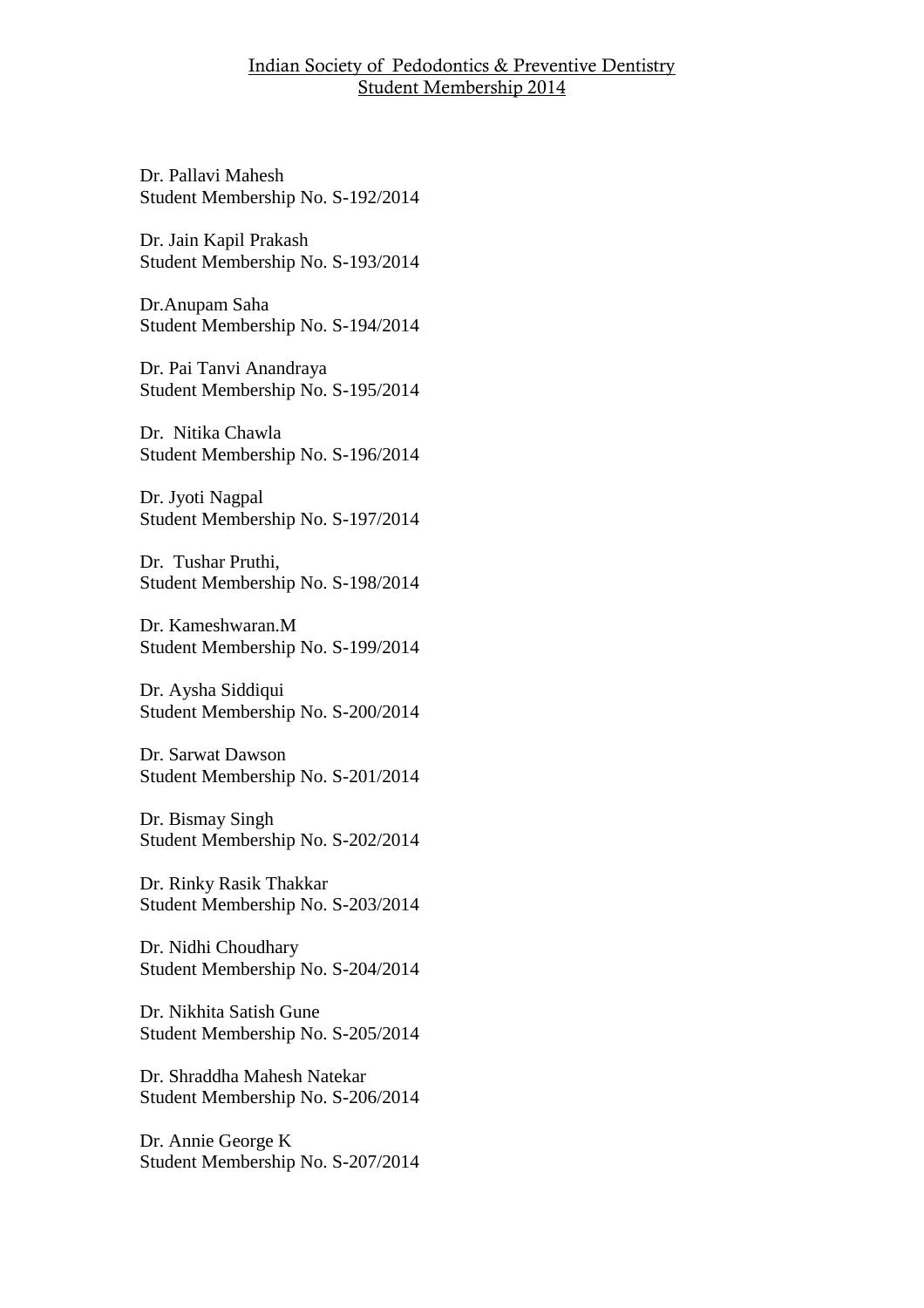Dr. Harsh Shah Student Membership No. S-208/2014

Dr. Mayank Vallabh Student Membership No. S-209/2014

Dr. Joe Mathew Cherian Student Membership No. S-210/2014

Dr. Allwyn Samuel Student Membership No. S-211/2014

Dr. Alka Vaish Student Membership No. S-212/2014

Dr. Denis Paul K Student Membership No. S-213/2014

Dr. Nithya Tomy Student Membership No. S-214/2014

Dr. Beena M S Student Membership No. S-215/2014

Dr. B.Apurva Rao Student Membership No. S-216/2014

Dr. Asib Ahmad Student Membership No. S-217/2014

Dr. Ashwitha C Belludi Student Membership No. S-218/2014

Dr. Shweta Kirti Student Membership No. S-219/2014

Dr. Monisha Singhal Student Membership No. S-220/2014

Dr. Chaudhari Shashank Uttam Student Membership No. S-221/2014

Dr. Rubaab Student Membership No. S-222/2014

Dr. Sonam Vivek Gupta Student Membership No. S-223/2014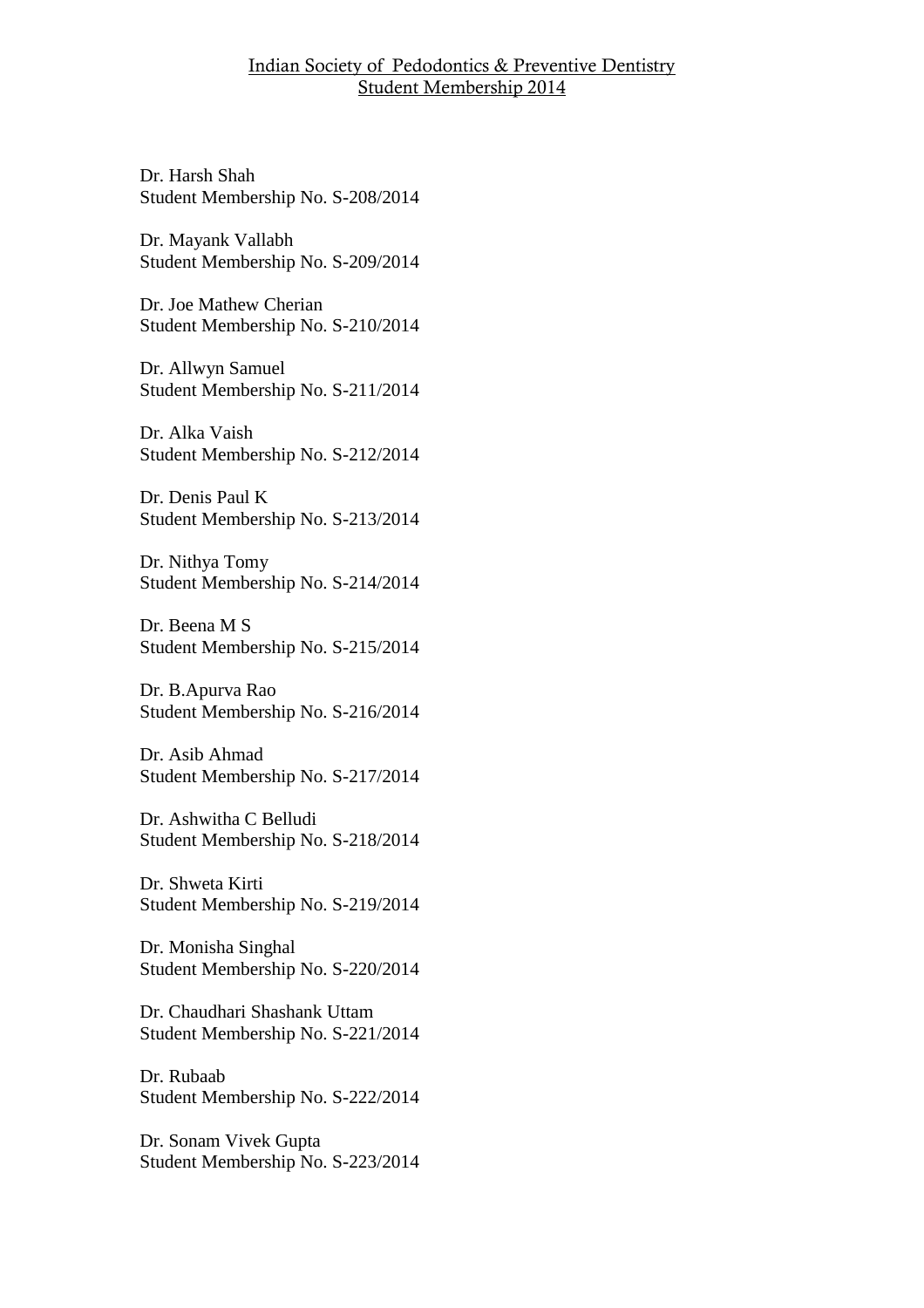Dr. Aisha Begum Student Membership No. S-224/2014

Dr. Jessy.P Student Membership No. S-225/2014

Dr. Sapna Mishra Student Membership No. S-226/2014

Dr. Jithin P M Student Membership No. S-227/2014

Dr. Hardik Mangukia Student Membership No. S-228/2014

Dr. Shivani Vaishnav Student Membership No. S-229/2014

Dr. Shetty Ashveeta Jagdish Student Membership No. S-230/2014

Dr.Mayuri Chavda Student Membership No. S-231/2014

Dr. Jaskiran Kaur Student Membership No. S-232/2014

Dr. Saumya Singh Student Membership No. S-233/2014

Dr. Nimnaz Akbar Student Membership No. S-234/2014

Dr. Priyanka Sharma Student Membership No. S-235/2014

Dr. Nishidha Tiwari Student Membership No. S-236/2014

Dr. Shagufta Dalvi Student Membership No. S-237/2014

Dr. Neha Sharma Student Membership No. S-238/2014

Dr. Madhuri Bandi Student Membership No. S-239/2014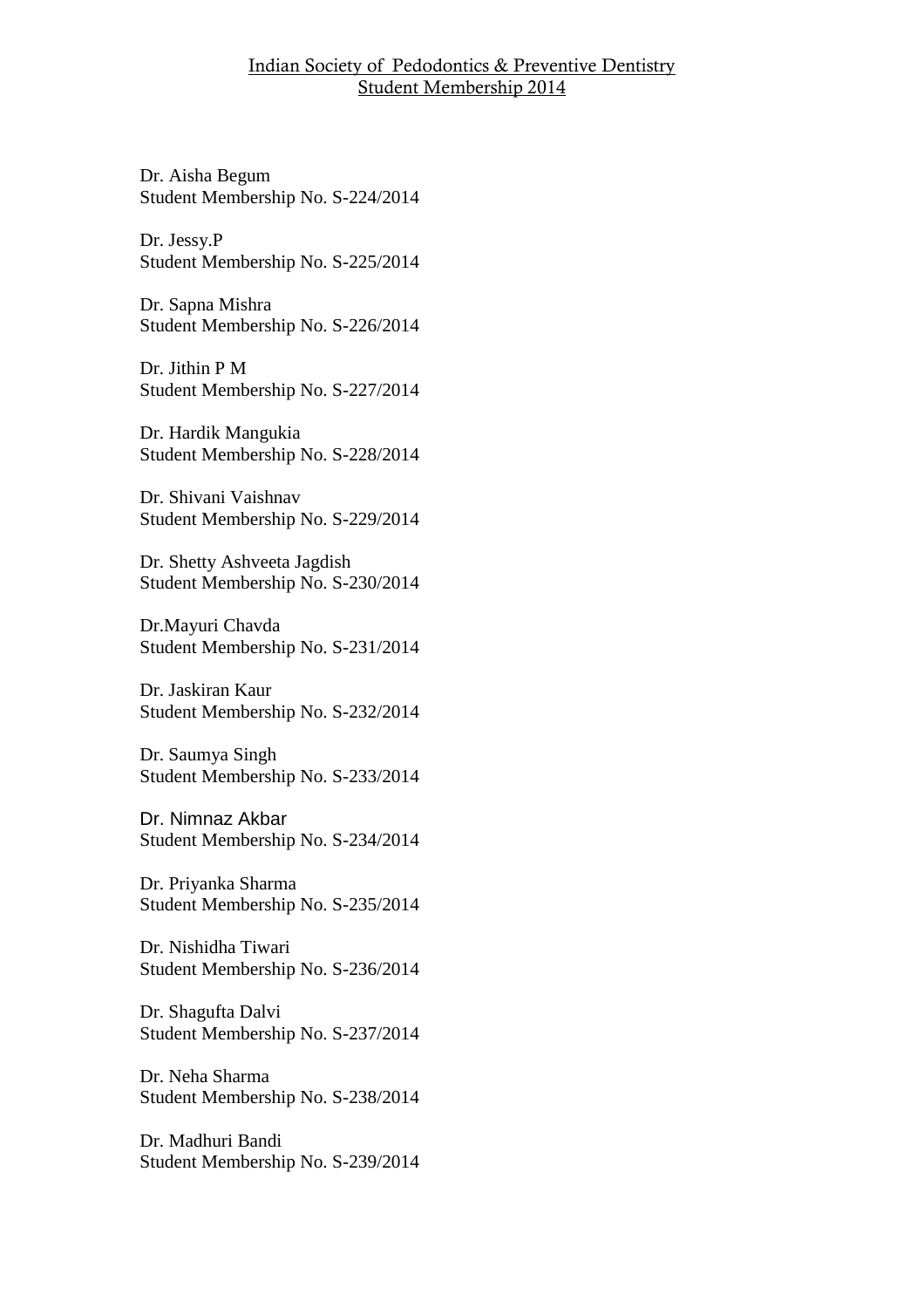Dr. Nitish Kumar Student Membership No. S-240/2014

Dr.Sonam Duggal Student Membership No. S-241/2014

Dr. Yukti Narang Student Membership No. S-242/2014

Dr. Rajendra Kumar Gilhotra Student Membership No. S-243/2014

Dr. Musfirat Khan Student Membership No. S-244/2014

Dr. Sreejith S. Student Membership No. S-245/2014

Dr. Nithasha N.H. Student Membership No. S-246/2014

Dr. Aysha Shibin A.R Student Membership No. S-247/2014

Dr. Faseelk Abdul Rahiman Student Membership No. S-248/2014

Dr. Pericherla Venu Varma Student Membership No. S-249/2014

Dr. Nidhu K Thambi Student Membership No. S-250/2014

Dr. Faiyaz Ahmed Student Membership No. S-251/2014

Dr. Akshaya Ojha Student Membership No. S-252/2014

Dr. Divya Nigam Student Membership No. S-253/2014

Dr. Rayala Venkata Sandeep Student Membership No. S-254/2014

Dr.Arvind .S Student Membership No. S-255/2014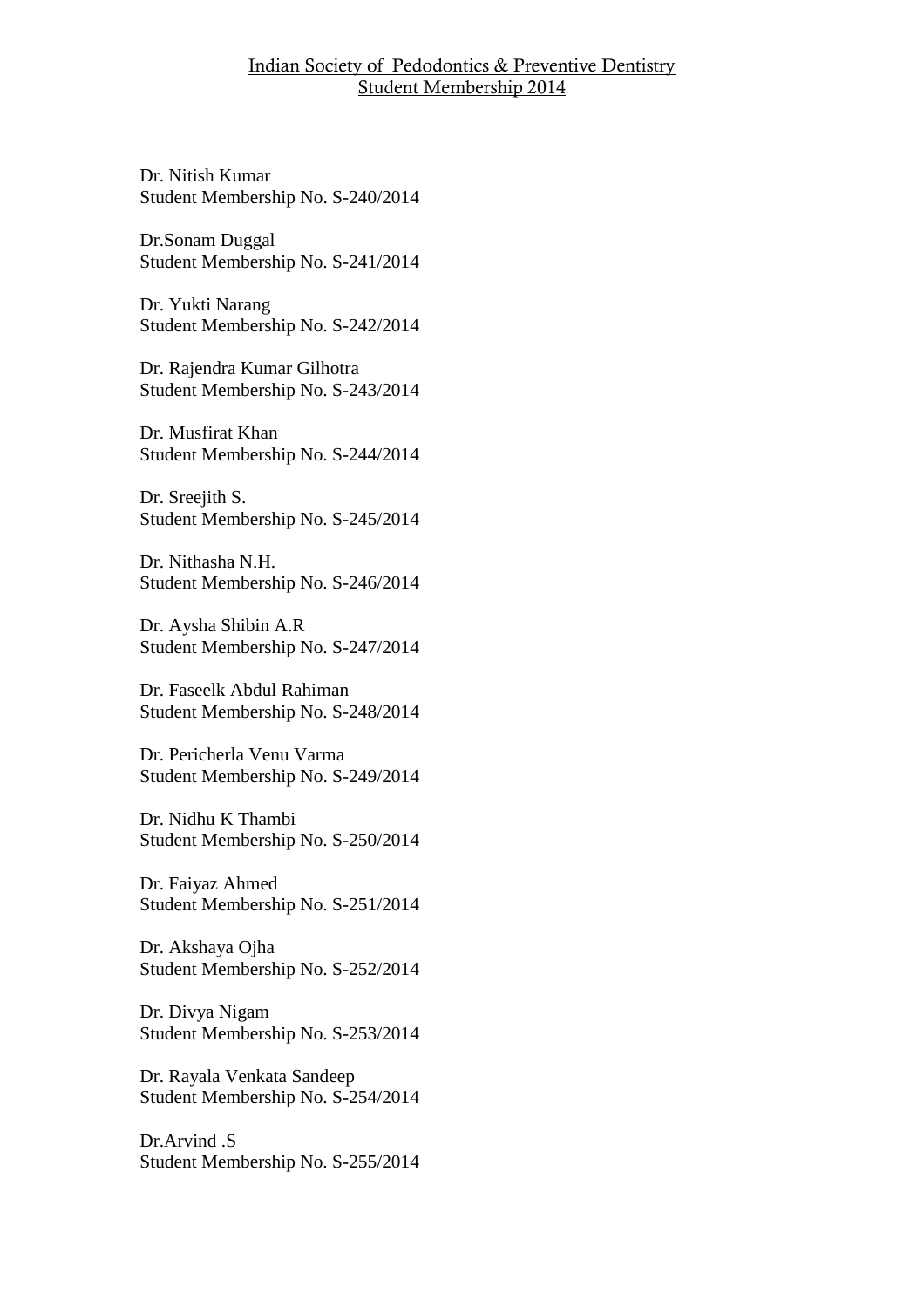Dr. Amit Nayak Student Membership No. S-256/2014

Dr. K V K Santosh Kumar Student Membership No. S-257/2014

Dr Kaushik.N. Chandranee Student Membership No. S-258/2014

Dr. Pavni Chauhan P Student Membership No. S-259/2014

Dr. Sommyta Kathal Student Membership No. S-260/2014

Dr. Amrita Pal Student Membership No. S-261/2014

Dr. Faraz Ahmed Student Membership No. S-262/2014

Dr. Vignesh. P Student Membership No. S-263/2014

Dr. Avani Jain Student Membership No. S-264/2014

Dr.Priyam Prithiani Student Membership No. S-265/2014

Dr Nagaveni M Sangavi Student Membership No. S-266/2014

Dr. Anisha P Student Membership No. S-267/2014

Dr. Parin V. Bhanushali Student Membership No. S-268/2014

Dr Ayisha Moureen Student Membership No. S-269/2014

Dr. Ashvini Shriram Anikhindi Student Membership No. S-270/2014

Dr. Taruna Gera Student Membership No. S-271/2014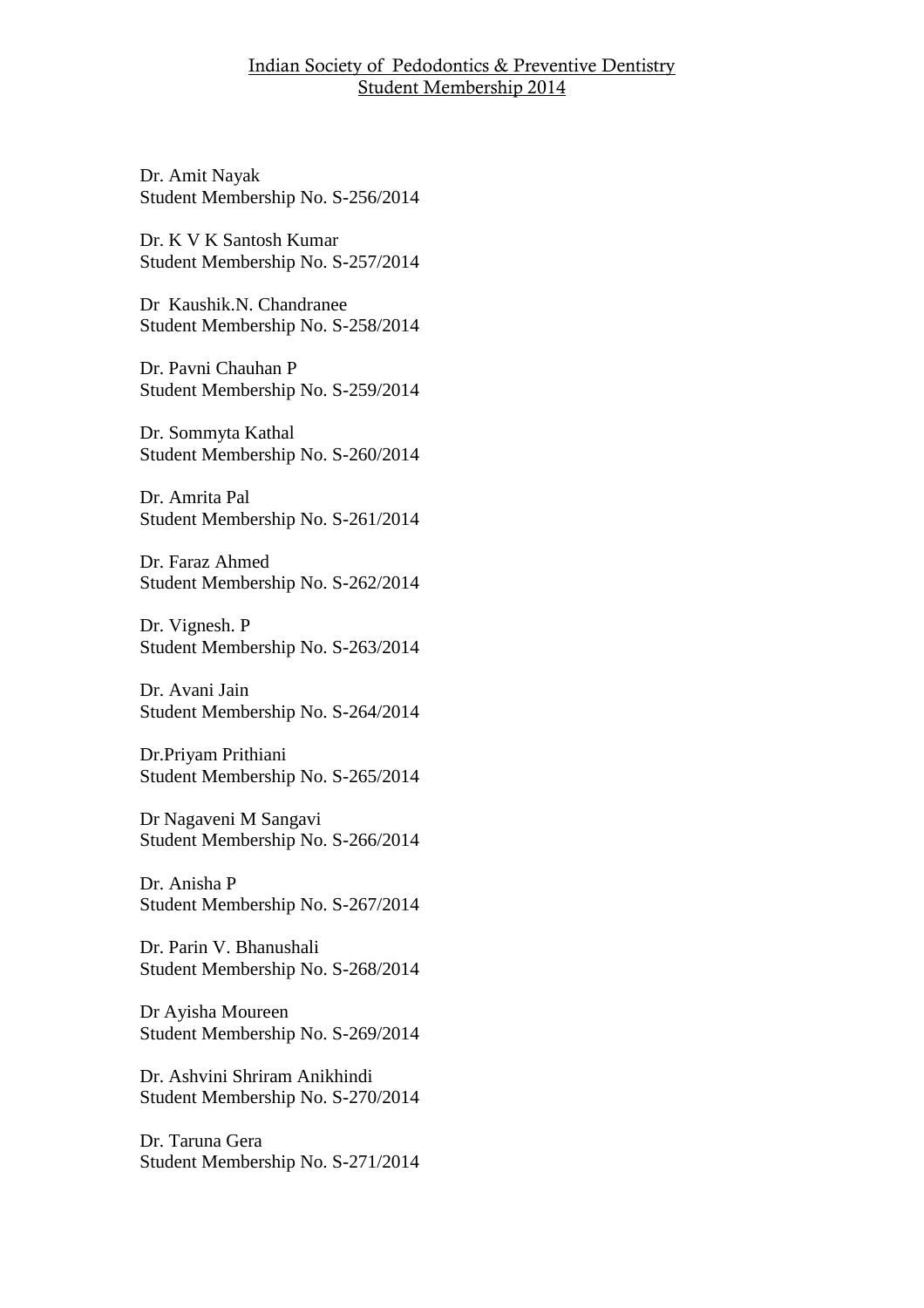Dr. Aashna Goel Student Membership No. S-272/2014

Dr Harsha Prem Popli Student Membership No. S-273/2014

Dr. Disha Somra Student Membership No. S-274/2014

Dr. Zareena.M.A Student Membership No. S-275/2014

Dr. Jayati Dave Student Membership No. S-276/2014

Dr Amee Alwani Student Membership No. S-277/2014

Dr. Rosalin Rout Student Membership No. S-278/2014

Dr.Jina Jani Student Membership No. S-279/2014

Dr. Jeena Varghese Student Membership No. S-280/2014

Dr.Divya Gupta Student Membership No. S-281/2014

Dr. Saakshi Rane Student Membership No. S-282/2014

Dr Pankaj Madhukar Patil Student Membership No. S-283/2014

Dr. K Divya Student Membership No. S-284/2014

Dr.Khushboo Parbatbhai Patel Student Membership No. S-285/2014

Dr. Navdeep Kaur Matta Student Membership No. S-286/2014

Dr. Mayuri A Kale Student Membership No. S-287/2014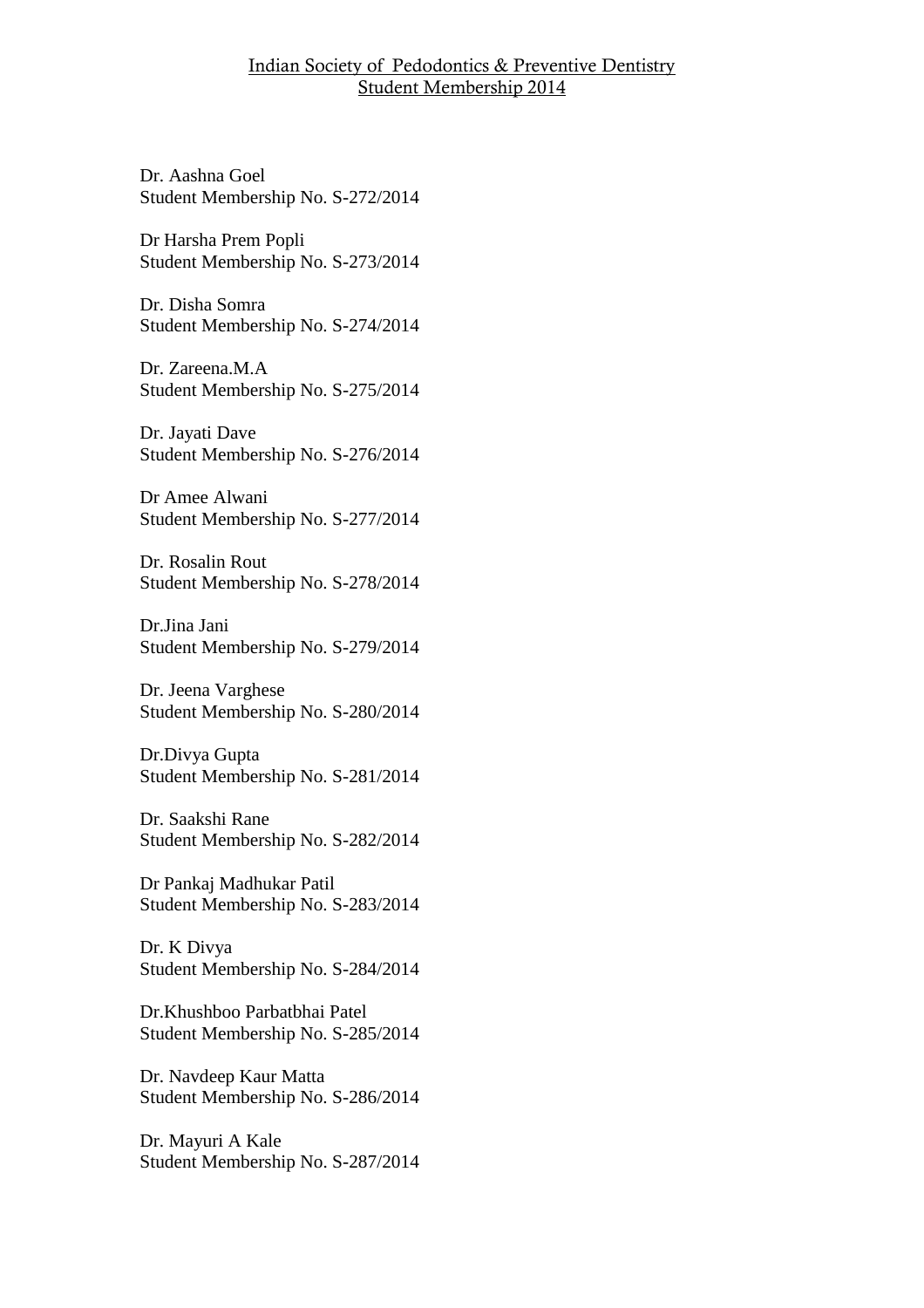Dr. D.V. Divya Student Membership No. S-288/2014

Dr. Neha Harlalka Student Membership No. S-289/2014

Dr. Longpuremen Jamir Student Membership No. S-290/2014

Dr. Shruti B Jewargikar Student Membership No. S-291/2014

Dr. Veldandi Madhukar Student Membership No. S-292/2014

Dr Vaibhav Gupta Student Membership No. S-293/2014

Dr. Rachit Aggarwal Student Membership No. S-294/2014

Dr. Honey Student Membership No. S-295/2014

Dr. Rampelly Mounika Student Membership No. S-296/2014

Dr. Swati Sharma Student Membership No. S-297/2014

Dr.Sabina Irfan Bhure Student Membership No. S-298/2014

Dr. Hajira Kunju Mohammed Student Membership No. S-299/2014

Dr. Parikrama Jagdish Solanki Student Membership No. S-300/2014

Dr. Jaysukh Student Membership No. S-301/2014

Dr. Vaneet Kaur Student Membership No. S-302/2014

Dr. Srikanth Raju Student Membership No. S-303/2014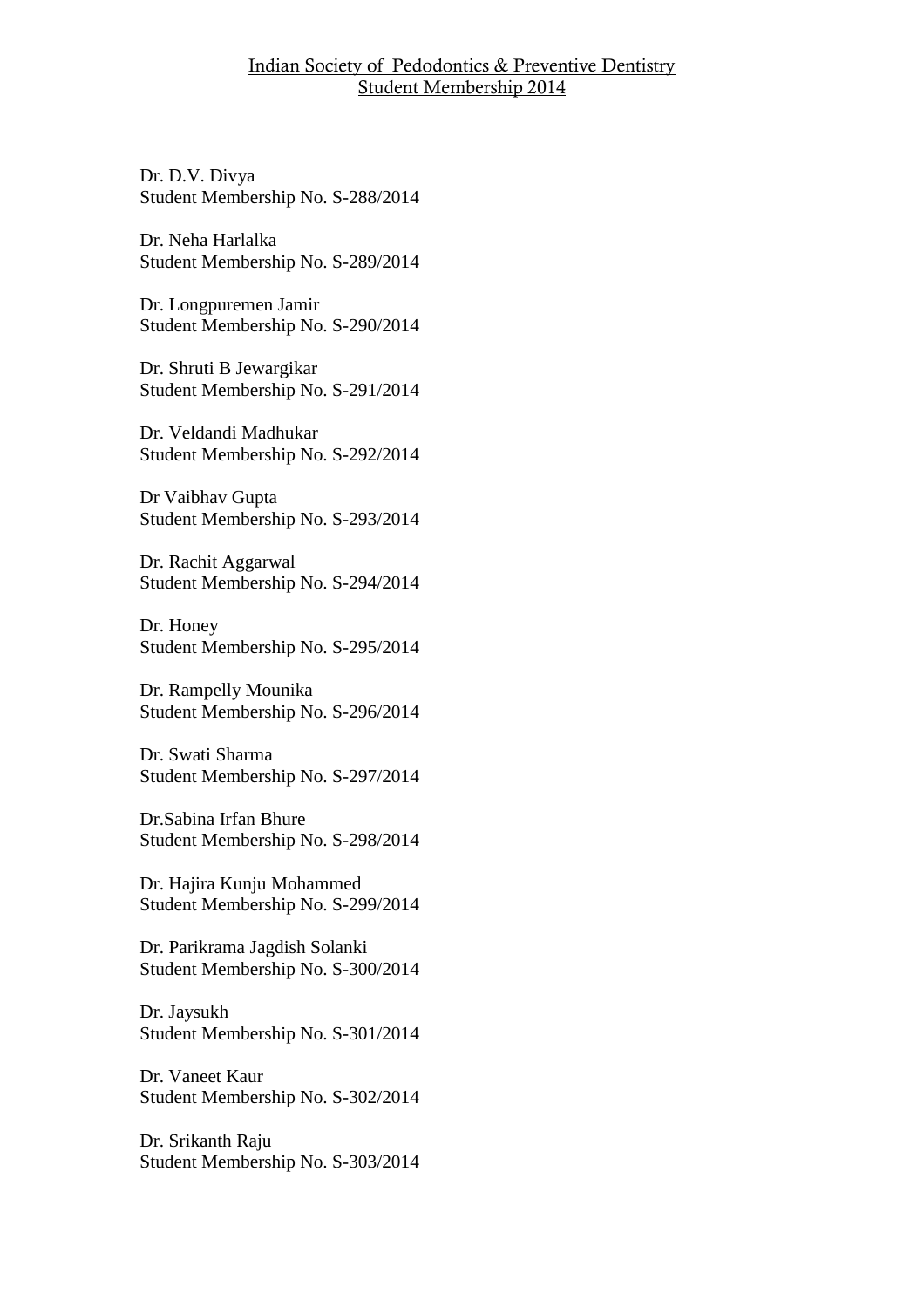Dr. Shivagami.M Student Membership No. S-304/2014

Dr. Priyanka P. Dedhia. Student Membership No. S-305/2014

Dr. Vertika Gupta Student Membership No. S-306/2014

Dr. Vinny Venugopal Student Membership No. S-307/2014

Dr. K Anil Kumar Student Membership No. S-308/2014

Dr Varun Darshan Student Membership No. S-309/2014

Dr. Mereesha. K Student Membership No. S-310/2014

Dr. Sheetal Devshi Bhanushali Student Membership No. S-311/2014

Dr.Sandip Saxena Student Membership No. S-312/2014

Dr. Rinu K Student Membership No. S-313/2014

Dr. Nidhi Gera Student Membership No. S-314/2014

Dr. Chayan Jain Student Membership No. S-315/2014

Dr Mehendi Tirkey Student Membership No. S-316/2014

Dr. Preeti Jha Student Membership No. S-317/2014

Dr. Joel Mathew Student Membership No. S-318/2014

Dr. Sneha Elizabeth Mathews Student Membership No. S-319/2014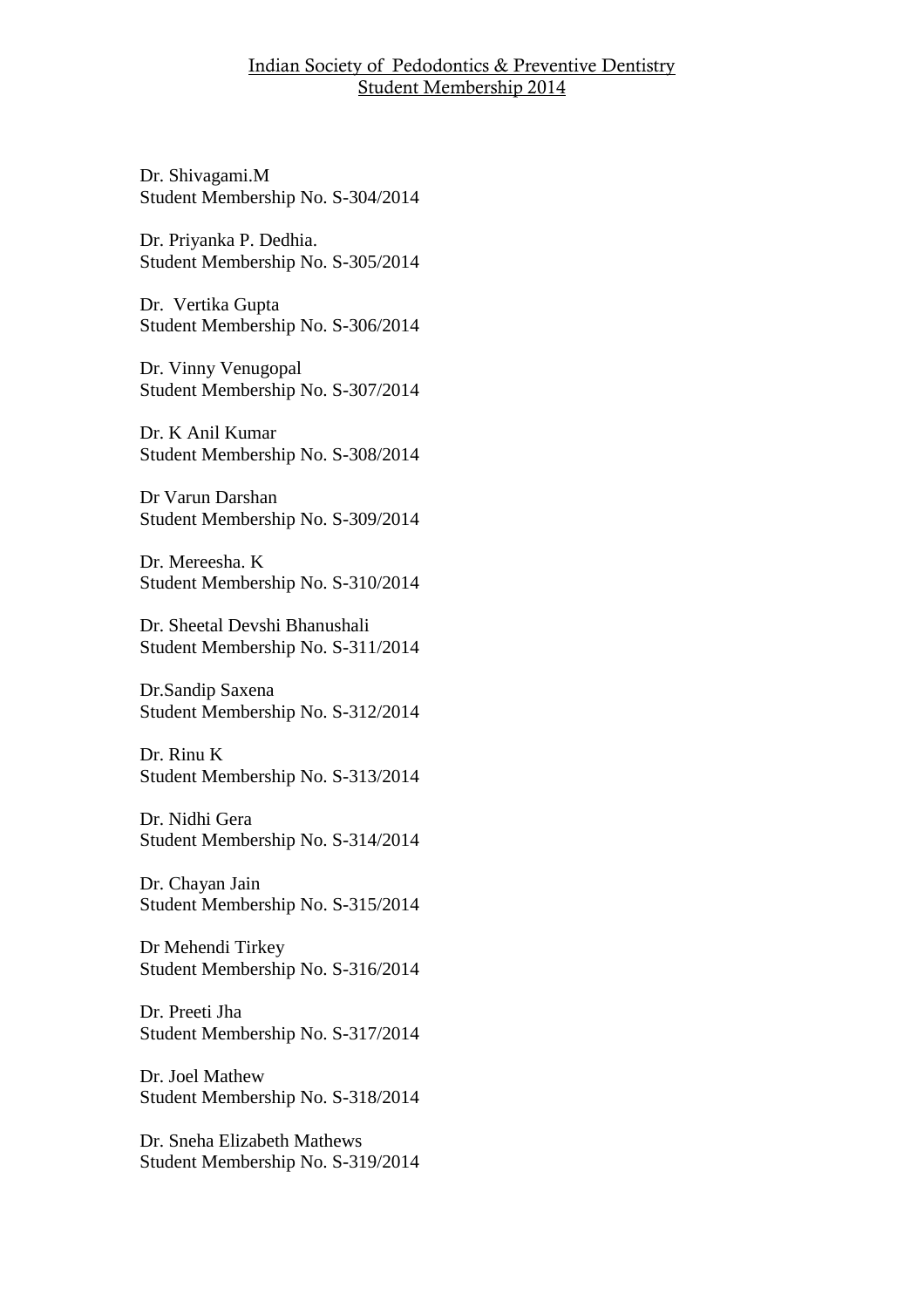Dr. S Bhuvanesswari Student Membership No. S-320/2014

Dr Sherin C Jose Student Membership No. S-321/2014

Dr. Rambabu Meda Student Membership No. S-322/2014

Dr. Swetha Kasireddy Student Membership No. S-323/2014

Dr. Gowtham Pallamala Student Membership No. S-324/2014

Dr Kritika Jaiswal Student Membership No. S-325/2014

Dr. Lobo Evita Hilary Student Membership No. S-326/2014

Dr. Deebiga.K Student Membership No. S-327/2014

Dr. Sandesh Jagdish Bansal Student Membership No. S-328/2014

Dr. Rashi Malik Student Membership No. S-329/2014

Dr.Sasmit Kishor Chaudhari Student Membership No. S-330/2014

Dr. Aanchal Gautam Student Membership No. S-331/2014

Dr. Neha Saini Student Membership No. S-332/2014

Dr. Khushboo Malhotra Student Membership No. S-333/2014

Dr. Chenna. Naga Swetha Student Membership No. S-334/2014

Dr.Arunima.S.T Student Membership No. S-335/2014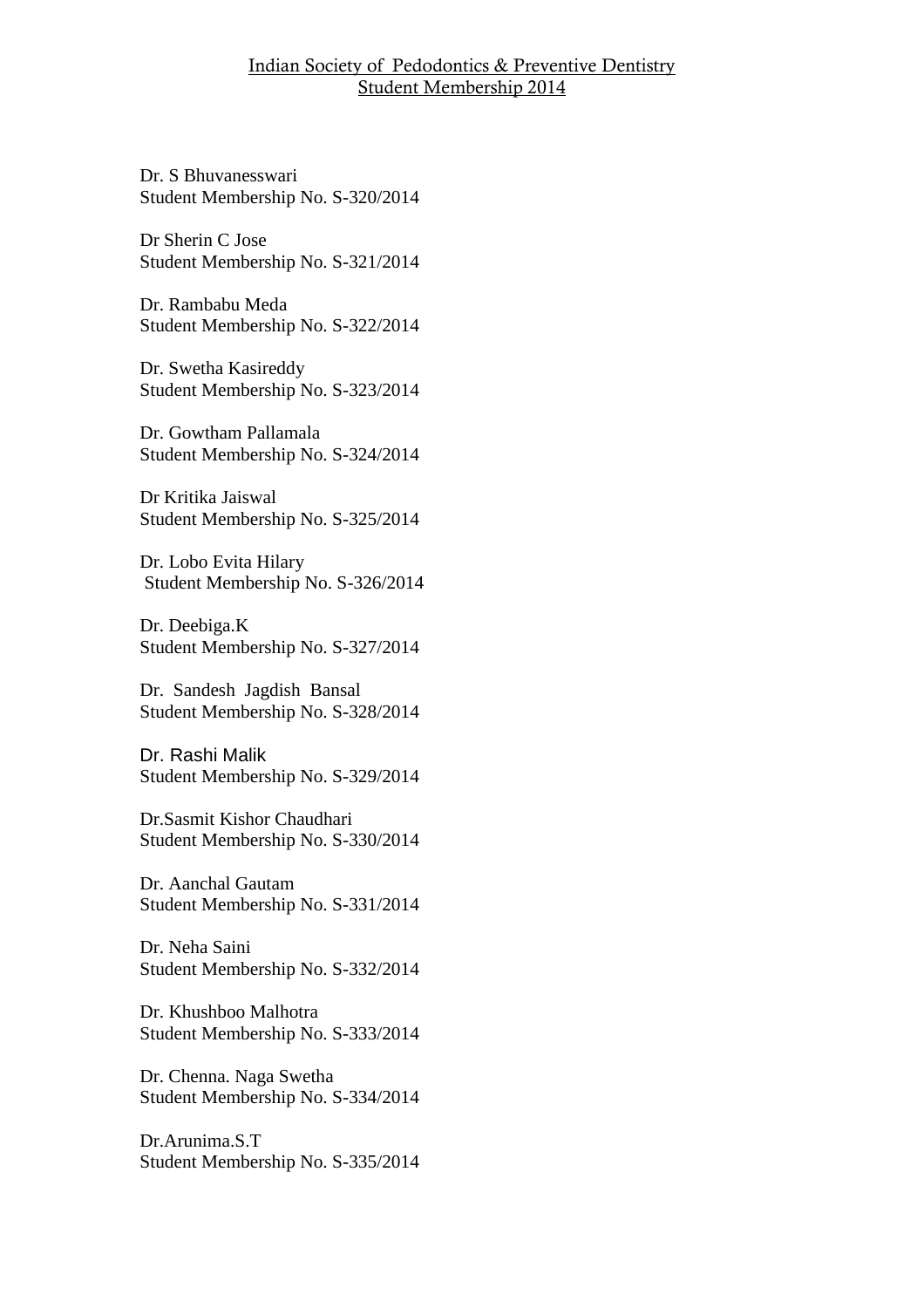Dr Nivedita Student Membership No. S-336/2014

Dr. Gurpreet Kaur Student Membership No. S-337/2014

Dr. Shabnam Gulzar Student Membership No. S-338/2014

Dr. Rohini reddy Student Membership No. S-339/2014

Dr. Saumya Student Membership No. S-340/2014

Dr. Uma Nagarajan Student Membership No. S-341/2014

Dr. Anchal Student Membership No. S-342/2014

Dr. Meena Sharan Student Membership No. S-343/2014

Dr. Apoorva Jawa Student Membership No. S-344/2014

Dr. Eva Pradhan Student Membership No. S-345/2014

Dr.Ankita Ukey Student Membership No. S-346/2014

Dr. Rutika S. Lalwani Student Membership No. S-347/2014

Dr.Sheetal Dilip Badnaware Student Membership No. S-348/2014

Dr. Pragya Daga Student Membership No. S-349/2014

Dr. Balaji Kurnool Student Membership No. S-350/2014

Dr. Arpanna Singh Student Membership No. S-351/2014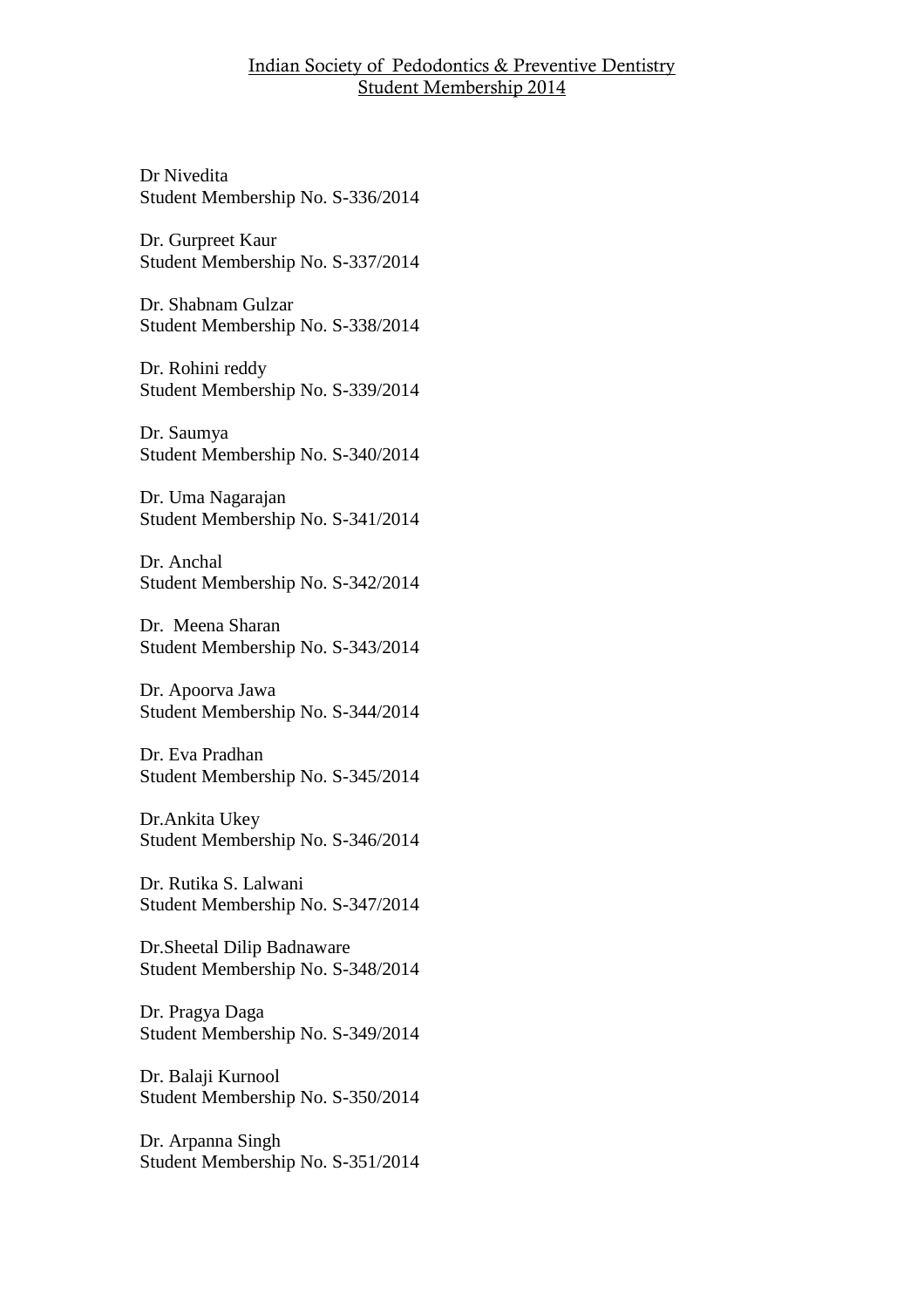Dr. Sindura Allani Student Membership No. S-352/2014

Dr. Anshul Goswami Student Membership No. S-353/2014

Dr. Gaurav Panwar Student Membership No. S-354/2014

Dr. Deepika Meena Student Membership No. S-355/2014

Dr. Priya Darshini Student Membership No. S-356/2014

Dr. Romola Yumnam Student Membership No. S-357/2014

Dr. Priyanka P Student Membership No. S-358/2014

Dr Prajakta Wankhade Student Membership No. S-359/2014

Dr.Trisha Gadekar Student Membership No. S-360/2014

Dr. Praveenkanth Reddy S N Student Membership No. S-361/2014

Jasleen Kour Dua Student Membership No. S-362/2014

Kritika Gupta Student Membership No. S-363/2014

Archana Sharma Student Membership No. S-364/2014

Pulkit Vaid Student Membership No. S-365/2014

Bhanupratap Singh Student Membership No. S-366/2014

Ishant Sood Student Membership No. S-367/2014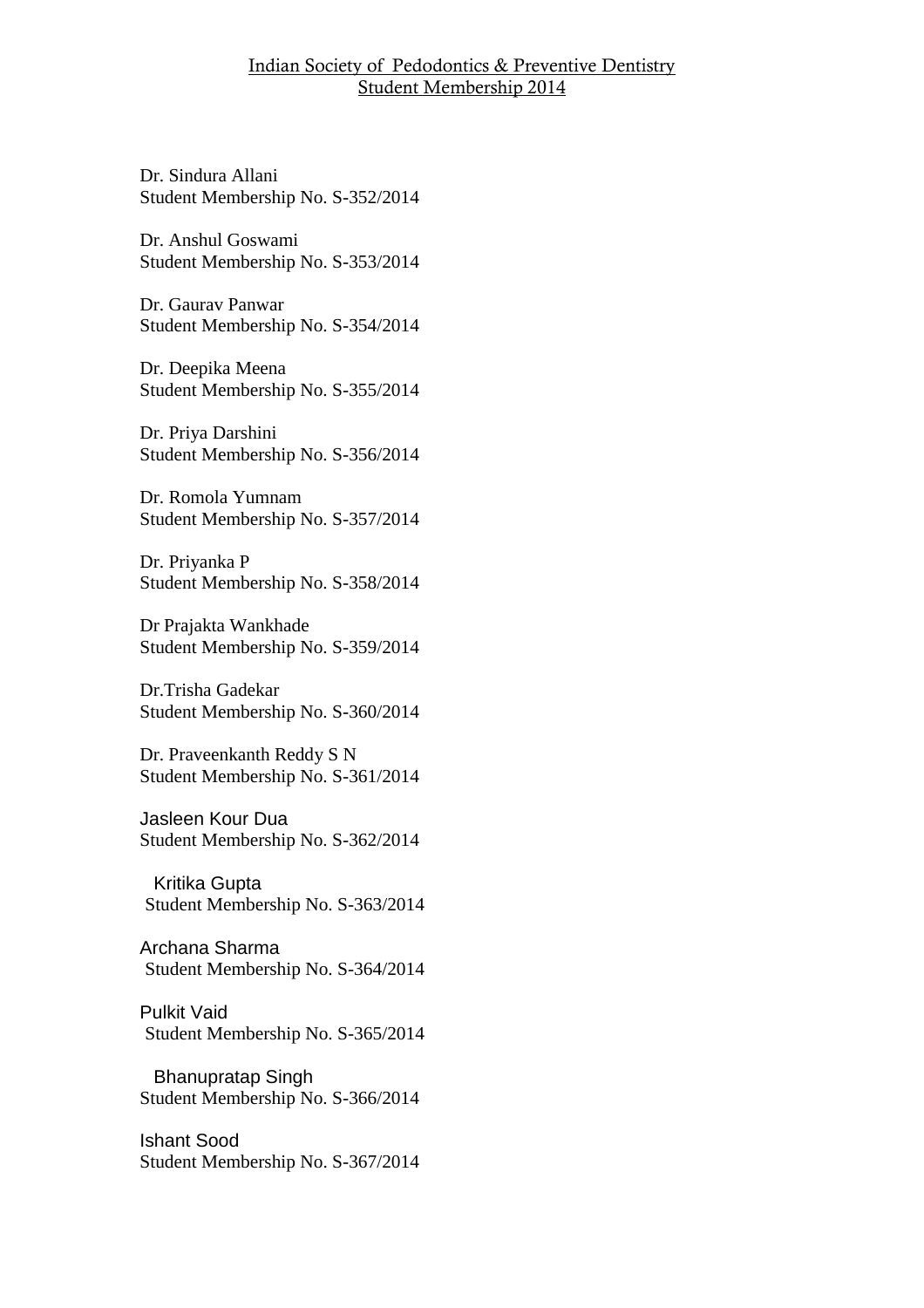Dr Snehal Shivraj Kadge Student Membership No. S-368/2014

Dr. Wasiur Rahman Choudhury Student Membership No. S-369/2014

Dr Trivedi Malay Vishnuprasad Student Membership No. S-370/2014

Dr. Gayathri Ekambaram Student Membership No. S-371/2014

Dr. Gemimaa Hemagaran Student Membership No. S-372/2014

Dr. Sanchit Kumar Student Membership No. S-373/2014

Dr Sinu Jayaprakash Student Membership No. S-374/2014

Dr. Ishdeep Kaur Student Membership No. S-375/2014

Dr. Astha Narayan Student Membership No. S-376/2014

Dr. M. Raviteja Student Membership No. S-377/2014

Dr. Swetha Gutta Student Membership No. S-378/2014

Dr. G.Achutha Student Membership No. S-379/2014

Dr.Kushal.B Student Membership No. S-380/2014

Dr. S.Rajakumari. Student Membership No. S-381/2014

Dr Lokesh.S Student Membership No. S-382/2014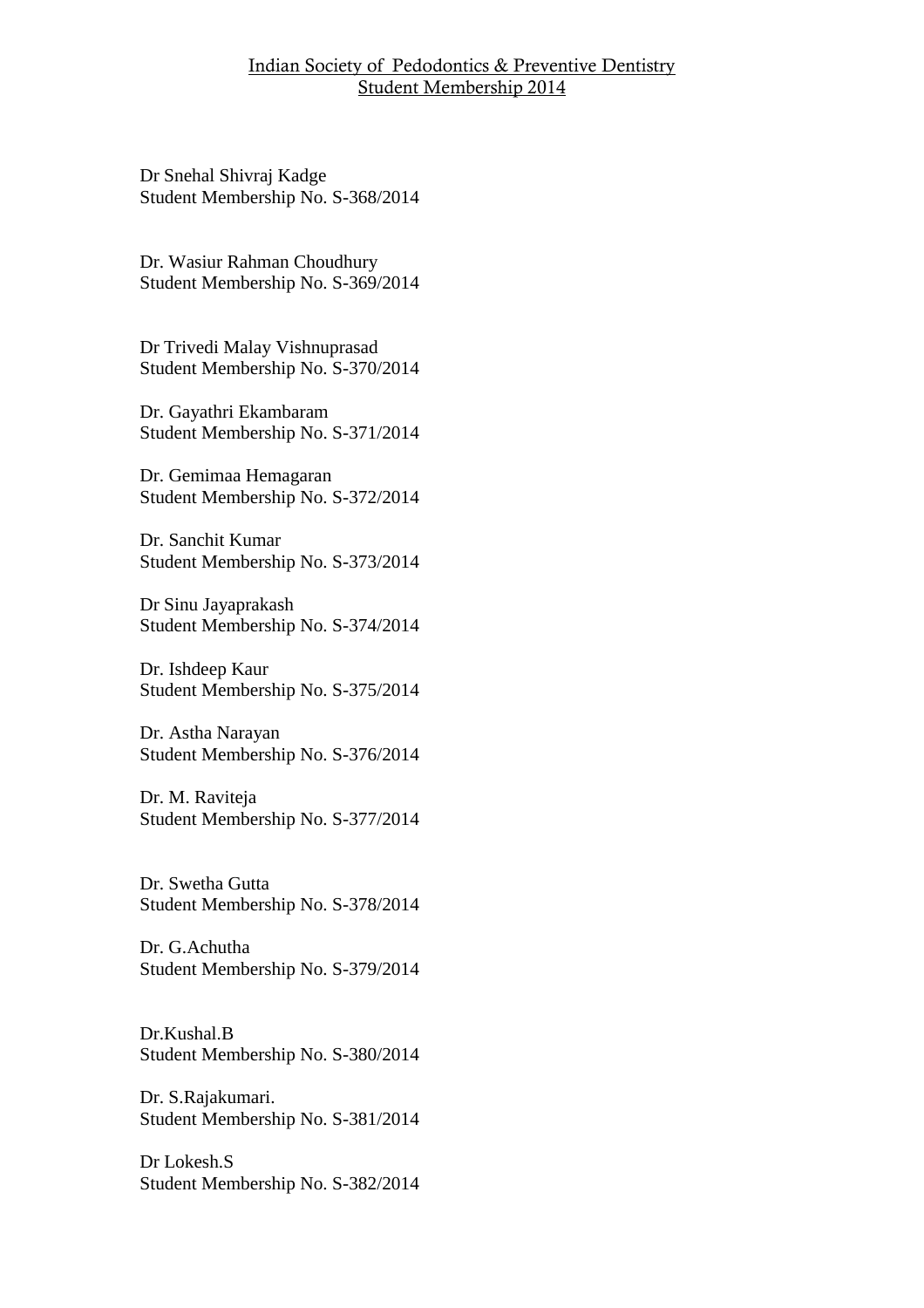Dr Iram Sefa Student Membership No. S-383/2014

Dr. B S Nikitha Student Membership No. S-384/2014

Dr.Prerna Chaudhary Student Membership No. S-385/2014

Dr. Sheeja Rose Mathew Student Membership No. S-386/2014

Dr. Sagorika Bose Student Membership No. S-387/2014

Dr. Shijineed T.K. Student Membership No. S-388/2014

Dr. Sowmya Kyatham Student Membership No. S-389/2014

Dr. Vidhya R Student Membership No. S-390/2014

Dr. Pali Dhongde Student Membership No. S-391/2014

Dr. Sandeep K. Srivastava Student Membership No. S-392/2014

Dr Annesha Bhol Student Membership No. S-393/2014

Dr Jagriti Chauhan Student Membership No. S-394/2014

Dr Harpreet Singh Ghai Student Membership No. S-395/2014

Dr Kanksha Shah Student Membership No. S-396/2014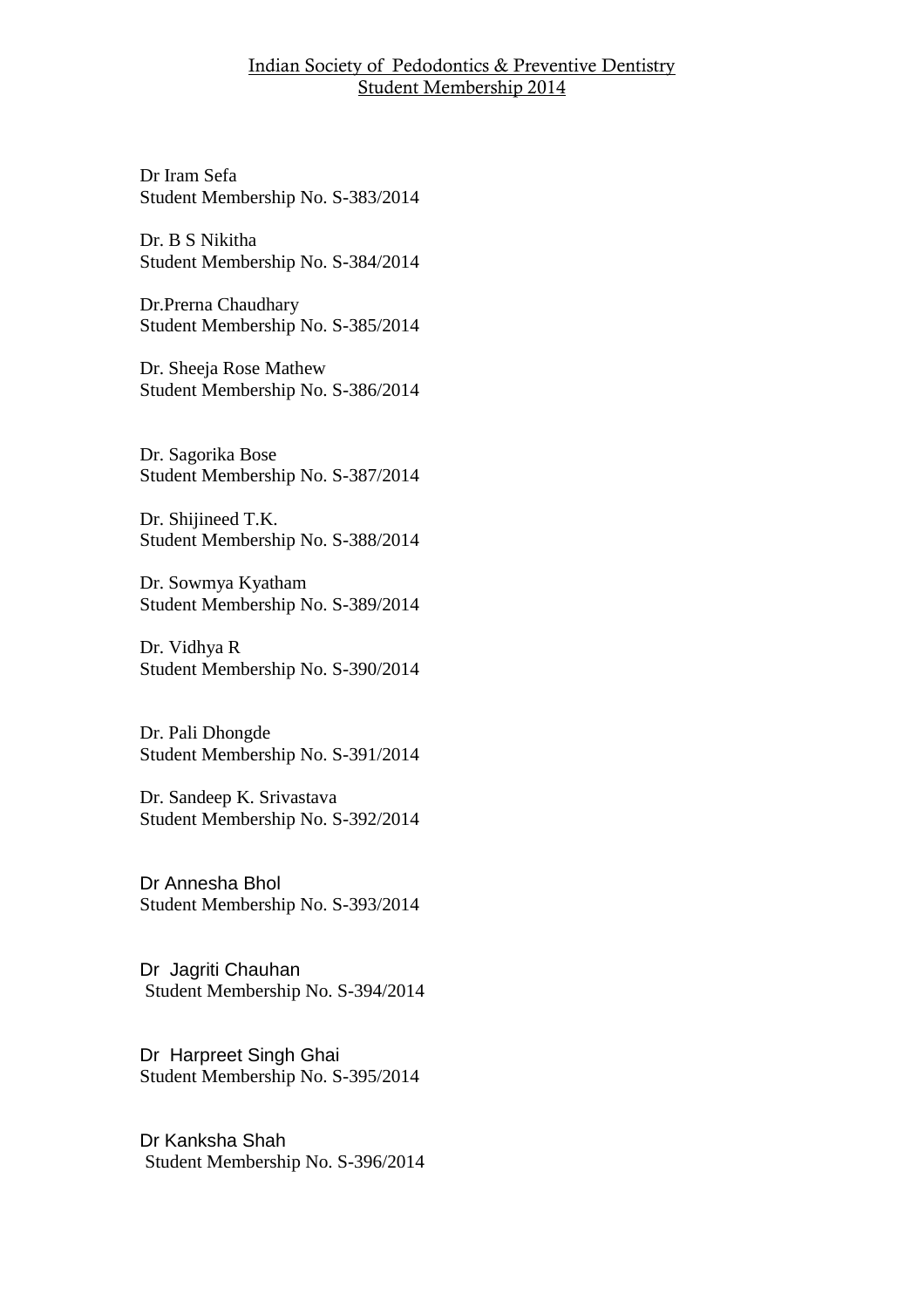Dr Neha Chauhan Student Membership No. S-397/2014

Dr Purnima Poonam Student Membership No. S-398/2014

Deepak Joshi Student Membership No. S-399/2014

Dr. Priyanka Sharma Student Membership No. S-400/2014

Dr.Jerin Kurian Student Membership No. S-401/2014

Dr. Sandya Prabha M Student Membership No. S-402/2014

Dr. Prabhat Kumar Banshnarayan Singh Student Membership No. S-403/2014

Dr. M.Karuna Student Membership No. S-404/2014

Dr. Mohammed Abdul Hakeem Student Membership No. S-405/2014

Dr.Sobia Tariq Student Membership No. S-406/2014

Dr. Gayathri K Student Membership No. S-407/2014

Dr. Aswin S Student Membership No. S-408/2014

Dr. Sairaj P Student Membership No. S-409/2014

Dr. Geetha K. Student Membership No. S-410/2014

Dr. A Esal Amutha Prabha Student Membership No. S-411/2014

Dr. S Deepa Student Membership No. S-412/2014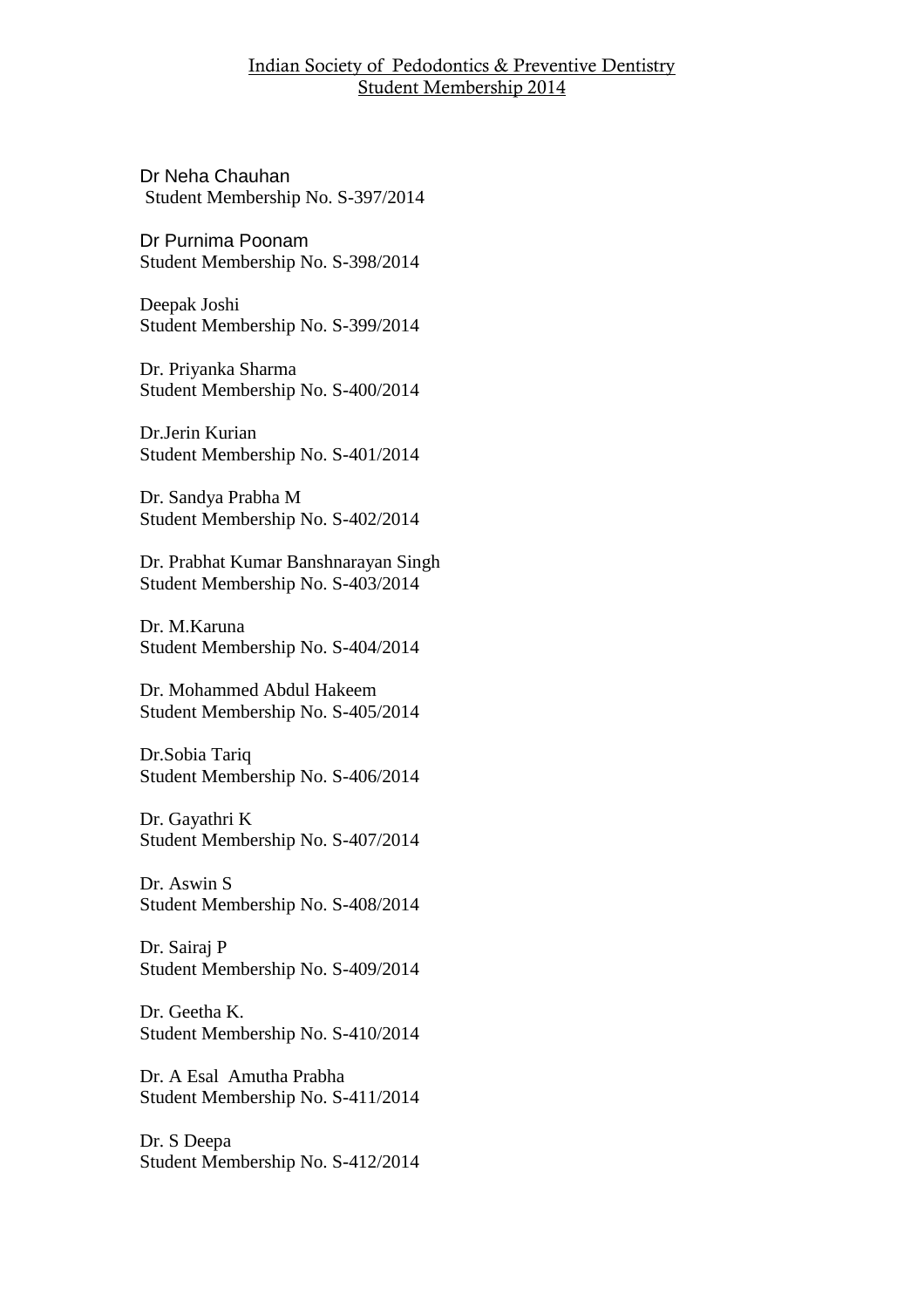Dr. Logeshwari M. Student Membership No. S-413/20141

Dr. Packialakshami A Student Membership No. S-414/2014

Dr. Sibi Chakravarthy A. Student Membership No. S-415/2014

Dr. Suganya Devi U Student Membership No. S-416/2014

Dr. Vivek K Student Membership No. S-417/2014

Dr. N.C. Catherine Student Membership No. S-418/2014

Dr. Sri Ramya Student Membership No. S-419/2014

Dr. Desai Aniket Rajaram Student Membership No. S-420/2014

Dr. Nisha Elizabeth John Student Membership No. S-421/2014

Dr. Chandolu Ushadeepika Student Membership No. S-422/2014

Dr. Mahalaksmi A Student Membership No. S-423/2014

Dr. Aruna H Student Membership No. S-424/2014

Dr. Chhavi Agwekar Student Membership No. S-425/2014

Dr. Prachi Jayesh Thakkar Student Membership No. S-426/2014

Dr. Lakshman Kumar Student Membership No. S-427/2014

Dr. Suneetha Motru Student Membership No. S-428/2014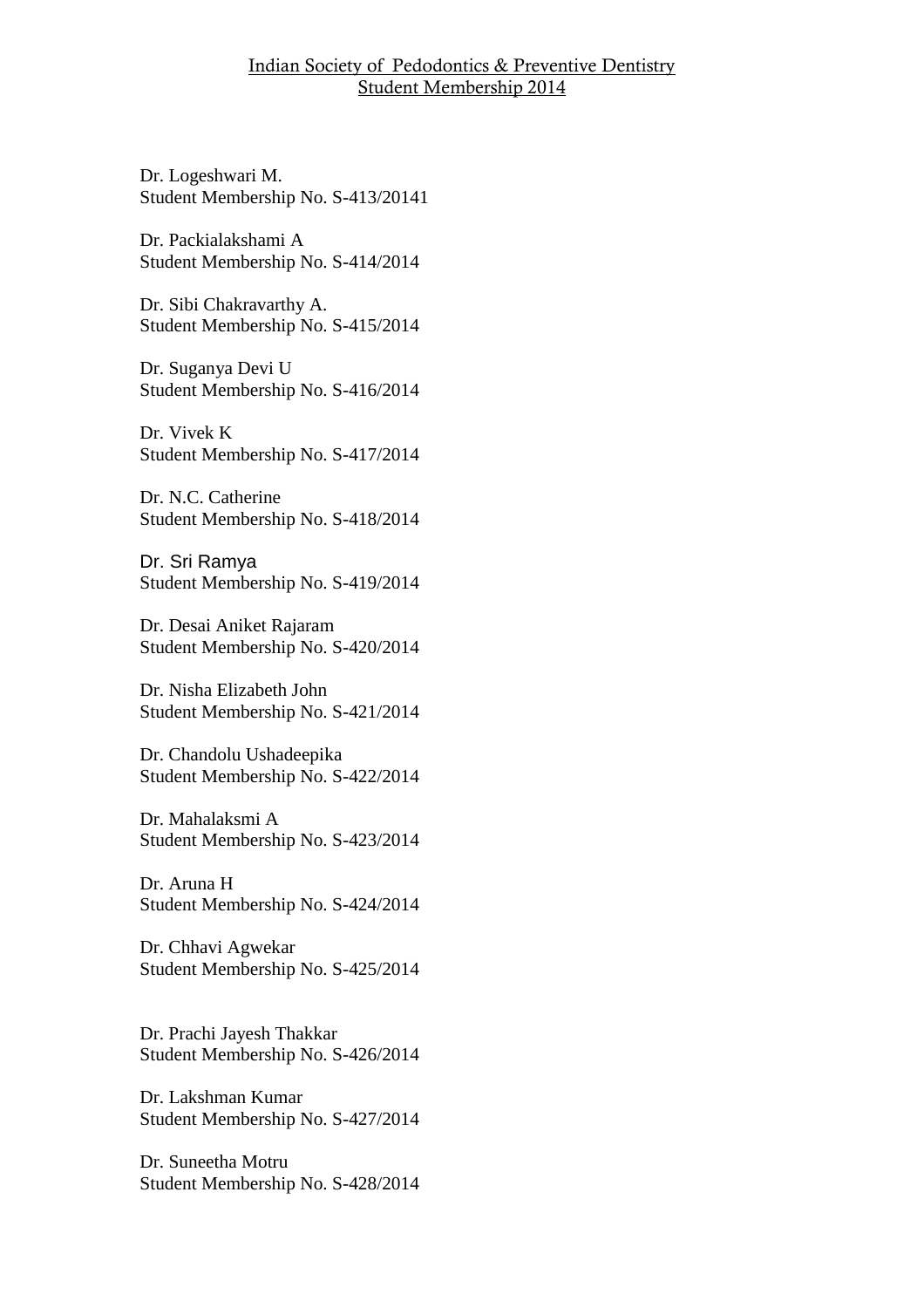Dr. Pavani Jyothula Student Membership No. S-429/2014

Dr. Naresh Perimi Student Membership No. S-430/2014

Dr. Punit Manish Patel Student Membership No. S-431/2014

Dr. Prabhat Ranjan Student Membership No. S-432/2014

Dr. Aswathi Joseph Student Membership No. S-433/2014

Dr. Divya Gupta Student Membership No. S-434/2014

Dr. Aaina Student Membership No. S-435/2014

Dr. Sajeela Ismail Student Membership No. S-436/2014

Dr. Deepika Patidar Student Membership No. S-437/2014

Dr. Harpreet singh Student Membership No. S-438/2014

DR ABHISHEK S VARGHESE Student Membership No. S-439/2014

Dr. ANNAMARY KATTAKAYAM Student Membership No. S-440/2014

Dr. Komal Nebhnani Student Membership No. S-441/2014

Dr. Ashish Rao Student Membership No. S-442/2014

Dr. Nama Shilpa Student Membership No. S-443/2014

Dr. Vishnu K Kannan Student Membership No. S-444/2014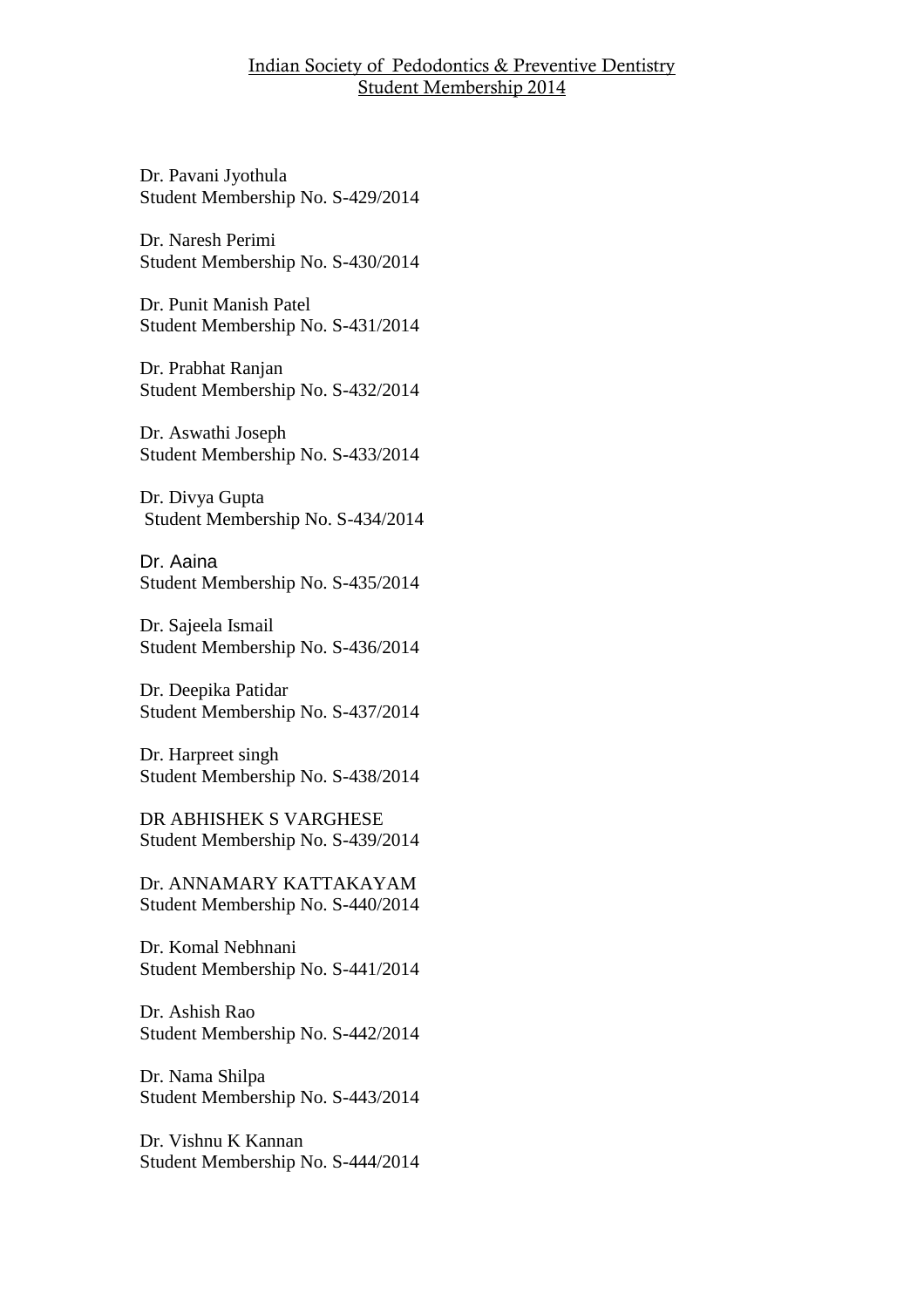Dr. Stuti Kumari Student Membership No. S-445/2014

Dr. Ronin Sebastian Student Membership No. S-446/2014

DR. PRIYANKA GOYAL Student Membership No. S-447/2014

DR. SHWETA CHAUBEY Student Membership No. S-448/2014

Dr. Jyothirmai Reghuvaran Student Membership No. S-449/2014

Dr. Megalaa N. Student Membership No. S-450/2014

Dr. Nivedha Student Membership No. S-451/2014\

Dr. K.Keerthi Student Membership No. S-452/2014

Dr. V. Nikhila reddy Student Membership No. S-453/2014

DR. B.V.N. Chaithanya Student Membership No. S-454/2014

Dr.V.Sai Manasa Student Membership No. S-455/2014

Dr Nitish kumar Student Membership No. S-456/2014

Dr Manjeet Kaur Membership No. S-457/2014

Dr Anshul Gowswami Student Membership No. S-458/2014

Dr. P.Srujana Student Membership No. S-459/2014

DR. ROHIT KHINCHA Student Membership No. S-460/2014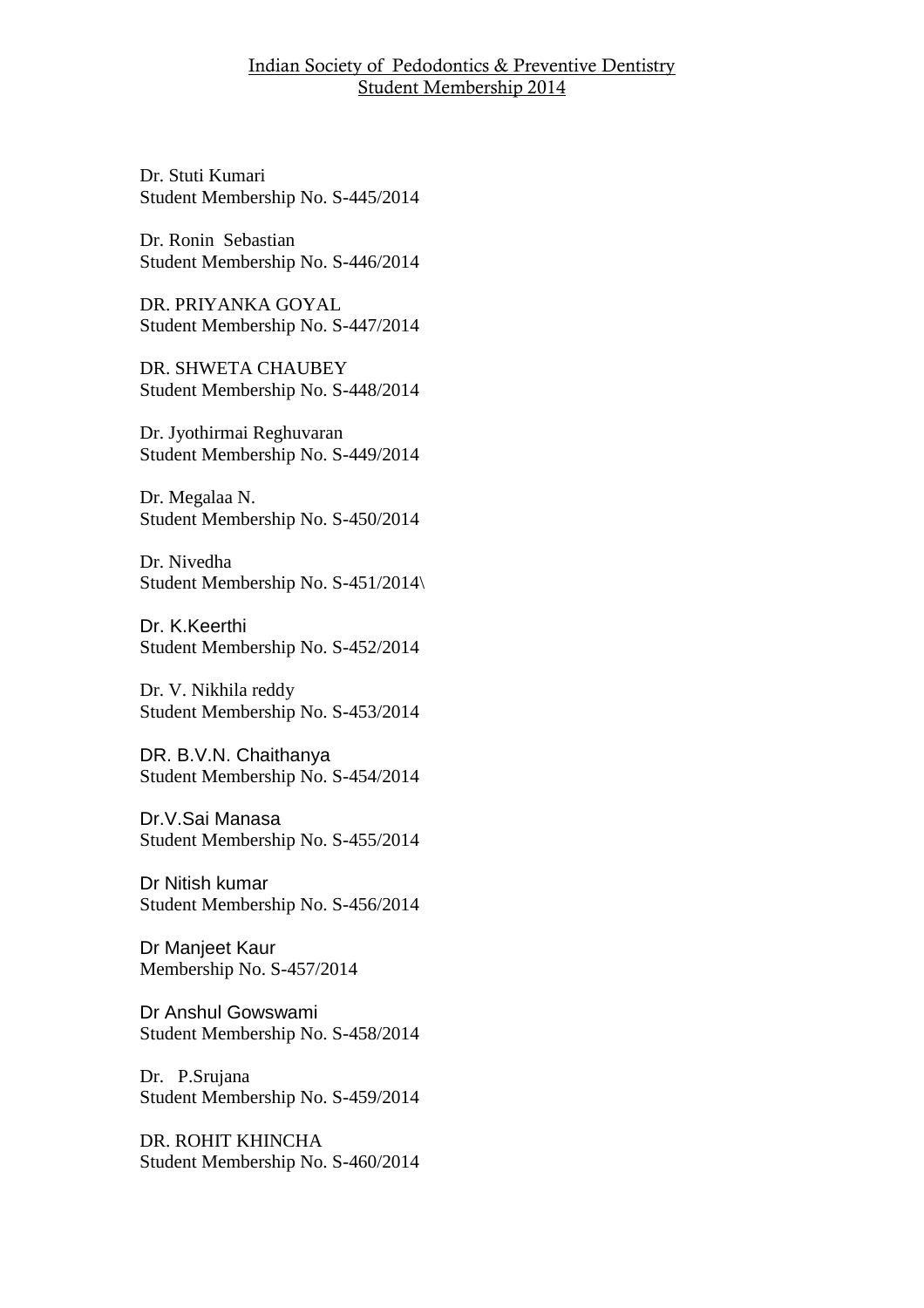DR. ELDHO BABU Student Membership No. S-461/2014

DR. NIHARIKAA AWASTHY Student Membership No. S-462/2014

Dr. Hemavati Student Membership No. S-463/2014

DR. RUPALI M ATHAWALE Student Membership No. S-464/2014

Dr. Poonam Bhaskar Student Membership No. S-465/2014

Dr. Mane Srikar Student Membership No. S-466/2014

Dr. Surabhi Kumari Student Membership No. S-468/2014

Dr. Hina Nasir Student Membership No. S-469/2014

Dr. Malvika C. Nair Student Membership No. S-270/2014

Dr. Nandhini Selvaraj Student Membership No. S-271/2014

Dr. Akash Bhatnagar Student Membership No. S-272/2014

Dr. Snehal N Wagh Student Membership No. S-273/2014

Dr. Vinod Gandhi Student Membership No. S-500/2014

Dr. Imyangluba. Student Membership No. S-501/2014

Dr. Sneharaj N. Student Membership No. S-502/2014

Dr. Surendra Patidar Student Membership No. S-503/2014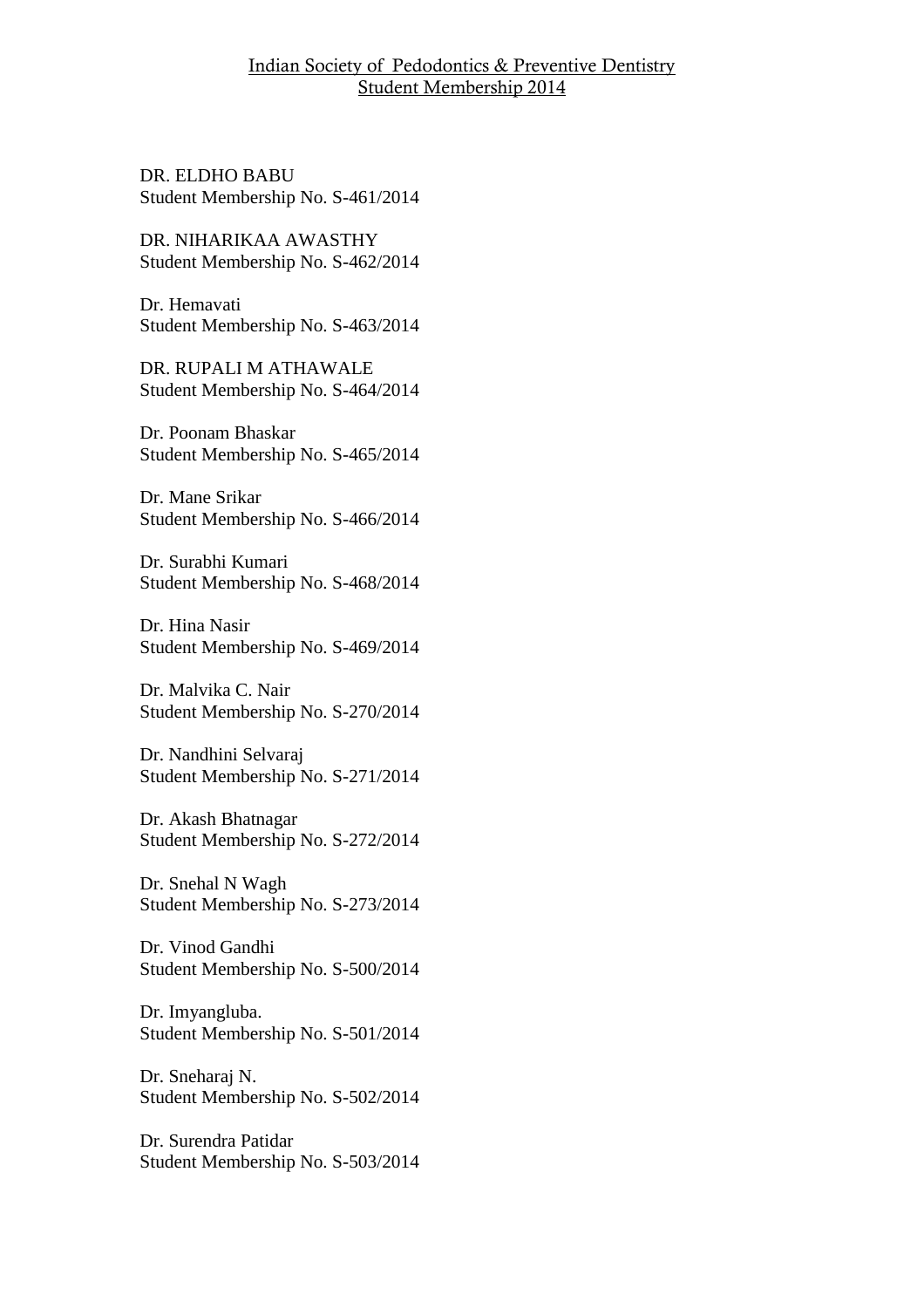Dr. Ravneet Kaur Student Membership No. S-504/2014

Dr MINAL NISWADE Student Membership No. S-505/2014

DR. DOOPAM VIHARIKA Student Membership No. S-506/2014

Dr. Triveni Titla Student Membership No. S-507/2014

DR. REVATHI JAISINGH Student Membership No. S-514/2014

DR .SWATI MANOHAR PAPPULWAR Student Membership No. S-515/2014

Dr.Bhawna Gautam Student Membership No. S-516/2014

Dr. Raksha Thakur Student Membership No. S-517/2014

Dr. CH.R.Arun kanth Student Membership No. S-518/2014

DR. SHAMAMA SHEEREEN Student Membership No. S-519/2014

DR. ABHILASHA MANKER Student Membership No. S-520/2014

Dr. SOUMOJOY BOSE Student Membership No. S-521/2014

Dr. SWATI Student Membership No. S-522/2014

Dr. Sudha Gupta Student Membership No. S-523/2014

Dr. saumya taneja Student Membership No. S-524/2014

Dr. Aarushi Gupta Student Membership No. S-525/2014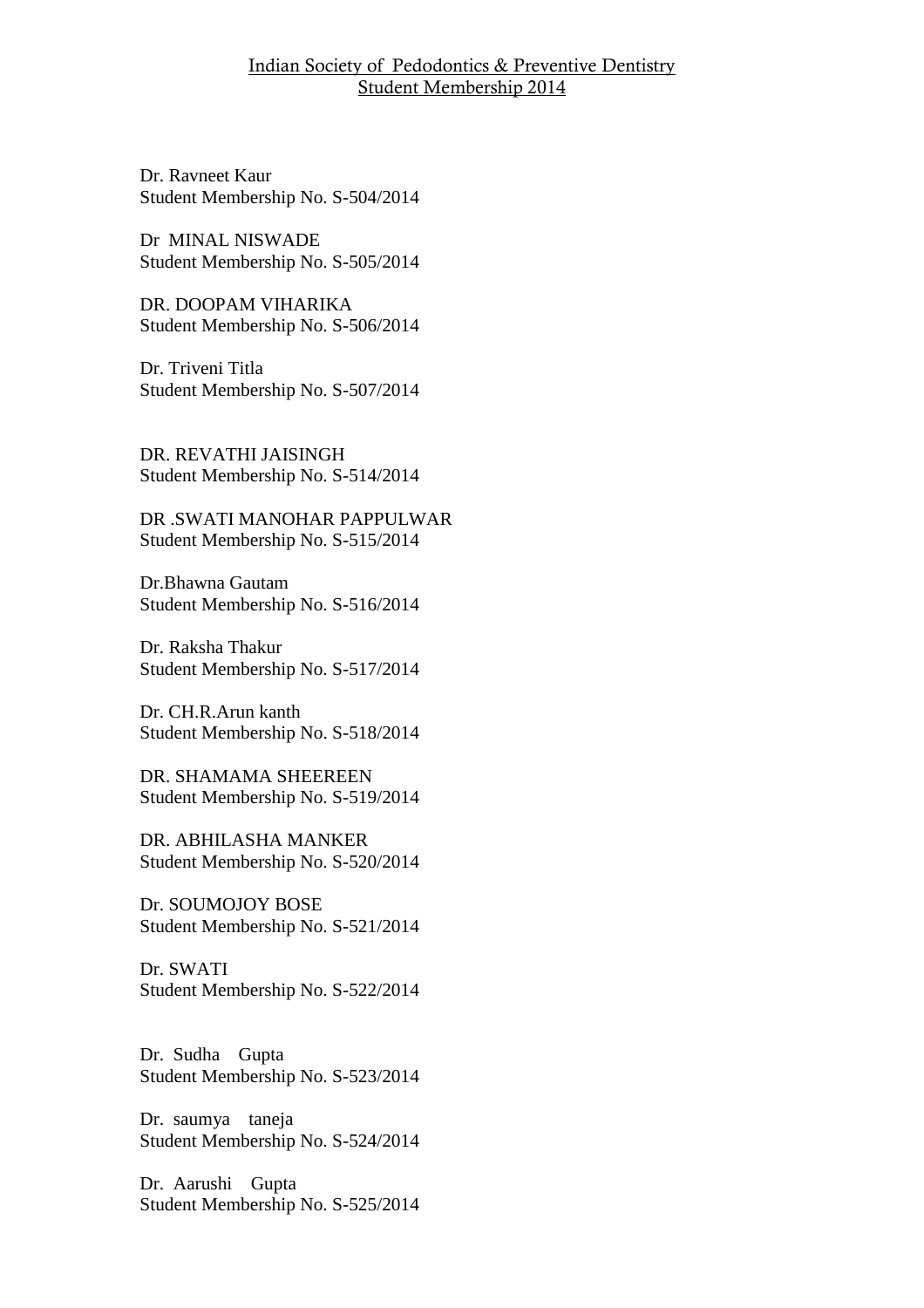Dr. ANKITA RAMDAS HINGMIRE Student Membership No. S-526/2014

DR. SONAL RANI Student Membership No. S-527/2014

Dr. Sabika Ali Student Membership No. S-528/2014

Dr. Priyadarshini Bhatia Student Membership No. S-529/2014

Dr. Madan Mohan Niranjan Student Membership No. S-530/2014

Dr. Aastha Gupta Student Membership No. S-531/2014

DR. CALVIN HILARY Student Membership No. S-532/2014

Dr. AISWARYA MOHAN Student Membership No. S-533/2014

**Dr. Anaya Kulkarni** Student Membership No. S-534/2014

Dr. Yogita Tripathi Student Membership No. S-535/2014

Dr. Manav Saini Student Membership No. S-536/2014

Dr. saurabh kale Student Membership No. S-537/2014

Dr. Sudharani Somashekhar Dhuttargi Student Membership No. S-538/2014

DR. DIVYIA J Student Membership No. S-539/2014

Dr. H. SHARATH CHANDRA Student Membership No. S-540/2014

DR. SHASHIKALA Student Membership No. S-541/2014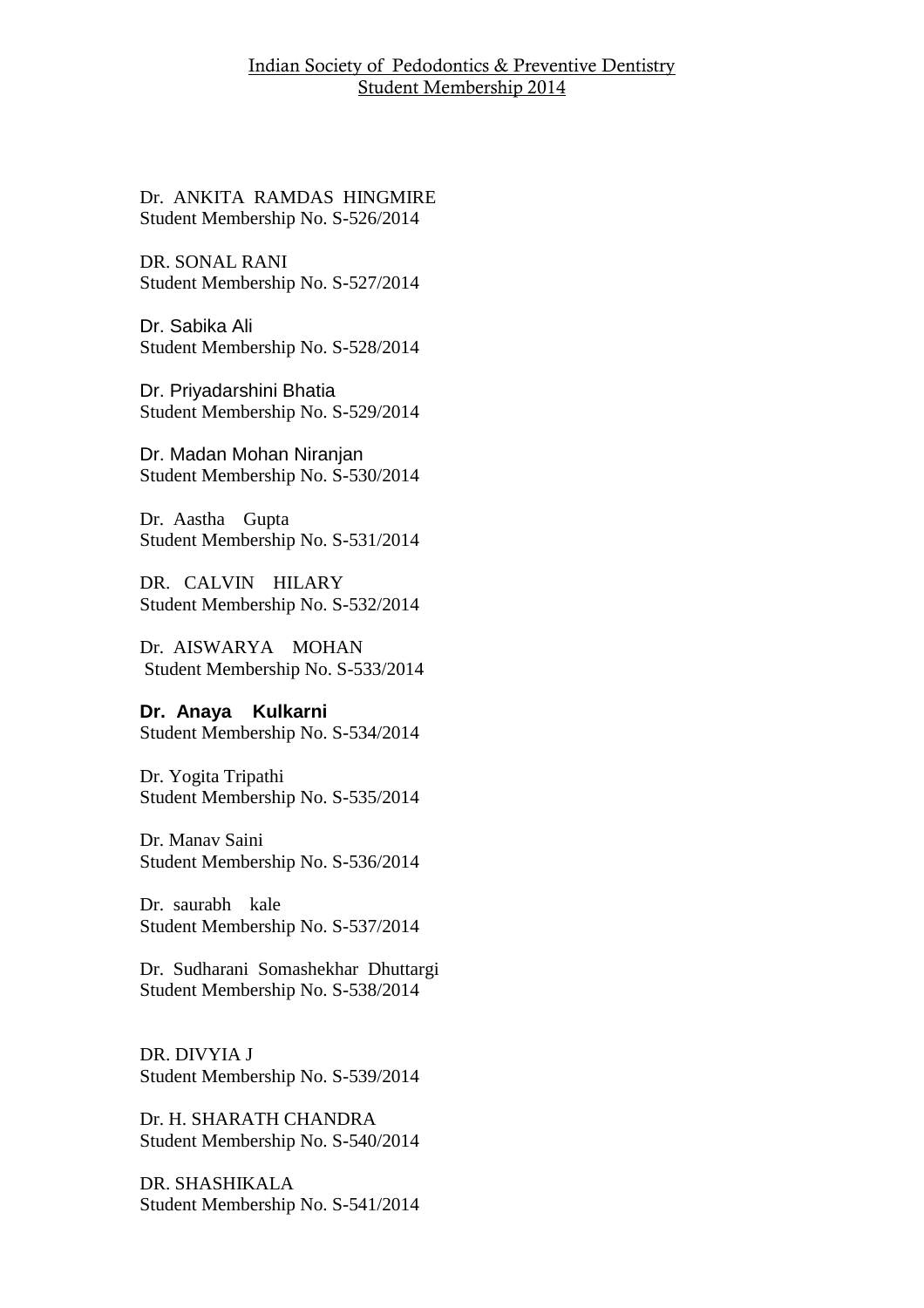Dr. ALLWIN ANTONY THOTTATHIL Student Membership No. S-542/2014

Dr SOMESH Student Membership No. S-543/2014

Dr. Heena Chopra Student Membership No. S-544/2014

Dr. Nidhi Jain Student Membership No. S-545/2014

Dr. suman nain Student Membership No. S-546/2014

Dr. Vandana Yadav Student Membership No. S-547/2014

DR. RAKESH C. B Student Membership No. S-548/2014

Dr. Renuka Narasimlu Student Membership No. S-549/2014

Dr. fida nrasheed Student Membership No. S-550/2014

Dr. KRUPA TEWANI Student Membership No. S-551/2014

Dr. Krishna Chaithanya G Student Membership No. S-552/2014

Dr. Manjunath G Student Membership No. S-553/2014

Dr. Varsha Bhatti Student Membership No. S-554/2014

Dr. Ashish Bali Student Membership No. S-555/2014

Dr. Nupur Kesar Student Membership No. S-556/2014

Dr. ABHISHEK KUMAR Student Membership No. S-557/2014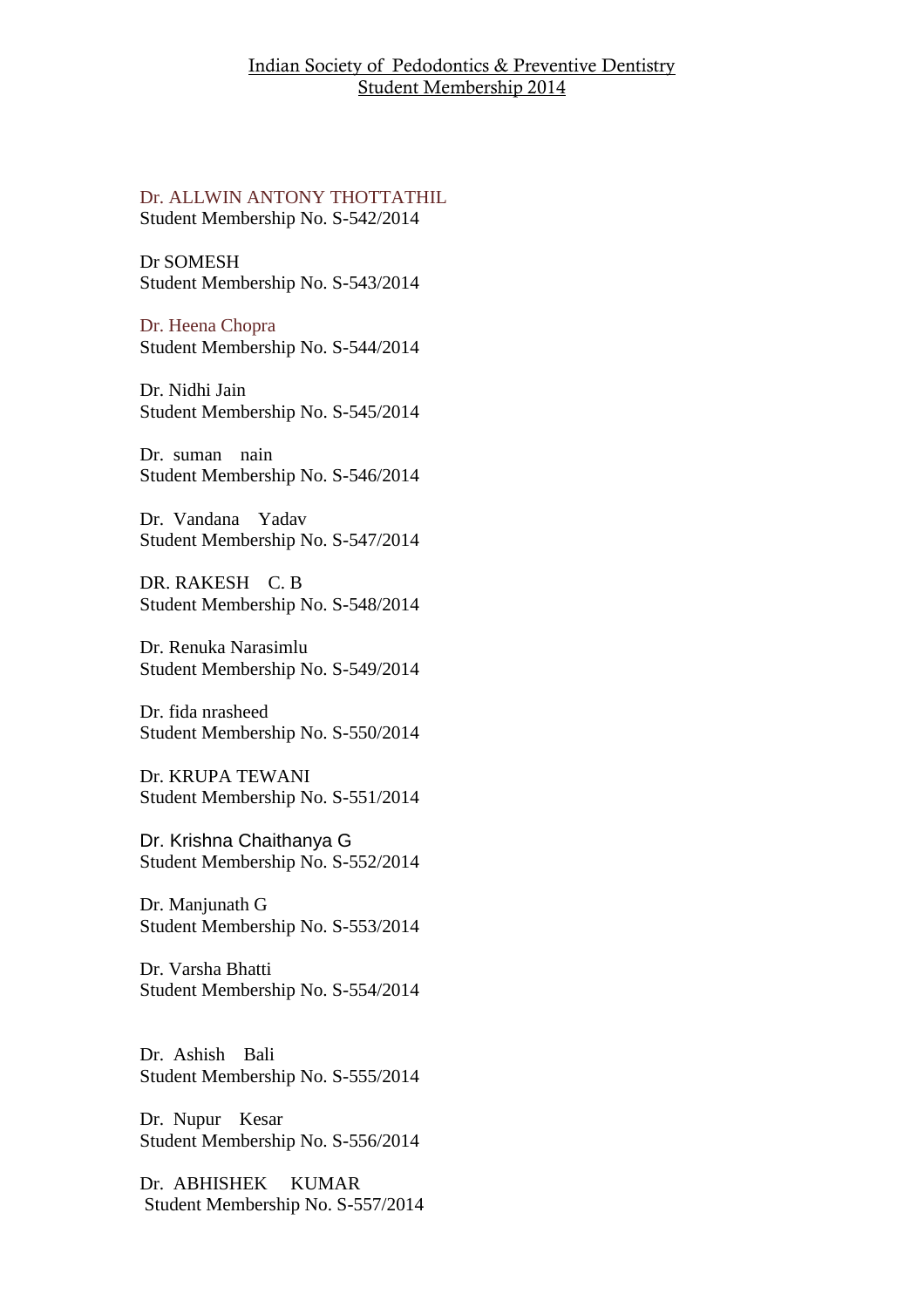Dr. CHAITANYA K Student Membership No. S-558/2014

Dr. VIVEK REDDY Student Membership No. S-559/2014

Dr. ARUNIMA SELVARAJ THRESIA Student Membership No. S-560/2014

Dr. MANASA SOMA SEKHAR RAO PALUDASU Student Membership No. S-561/2014

Dr. Ameera Ahmed Ismail Student Membership No. S-562/2014

Dr. M.Ramya Chowdary, Student Membership No. S-563/2014

Dr. PUJA CHAUDHARY Student Membership No. S-564/2014

Dr. HANSIKA PAHUJA Student Membership No. S-565/2014

Dr. Rupali Sachdeva Student Membership No. S-566/2014

dr.meenu saini Student Membership No. S-567/2014

dr. trishya mishra Student Membership No. S-568/2014

DR. ERSHAD AHAMMED A Student Membership No. S-569/2014

Dr. Rajeev Singh Student Membership No. S-570/2014

Dr. Mithali Madhav Amin Student Membership No. S-571/2014

Dr. Mehak Dogra Student Membership No. S-572/2014

Dr. Akanksha Mishra Student Membership No. S-573/2014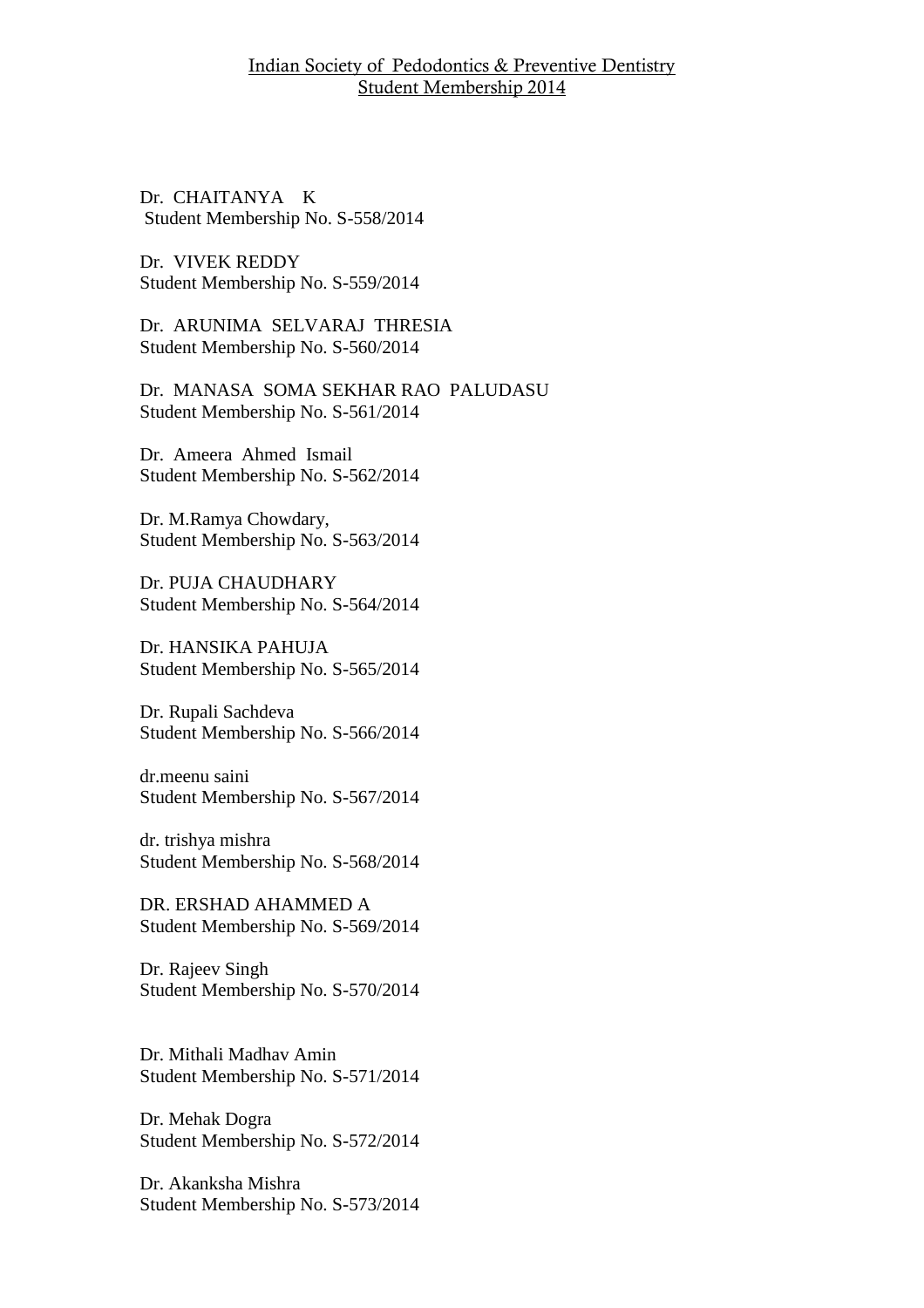DR. TASNEEM SHEIKH Student Membership No. S-574/2014

Dr. Abhishek Anand Student Membership No. S-575/2014

Dr. Divya Suryavanshi Student Membership No. S-576/2014

Dr. Vijay Kumar Student Membership No. S-577/2014

Dr. Matilda Swathi Student Membership No. S-578/2014

Dr. Sai Prannoy Nagella Student Membership No. S-579/2014

DR. ESHA CHANDRESH VORA Student Membership No. S-580/2014

Dr. Shalinee Rana Student Membership No. S-581/2014

DR. AYESHA TAHA Student Membership No. S-582/2014

DR. ANSHUMAN JHA Student Membership No. S-583/2014

Dr. Jyoti sharma Student Membership No. S-584/2014

Dr. WARISHA AKHLAQ Student Membership No. S-585/2014

Dr. Syed.Ajmal , Student Membership No. S-586/2014

Dr. MD.Sibghatullah Yaser Student Membership No. S-587/2014

DR KOTA SHARATH KUMAR Student Membership No. S-588/2014

Dr. PRINCE KUMAR MITTAL Student Membership No. S-589/2014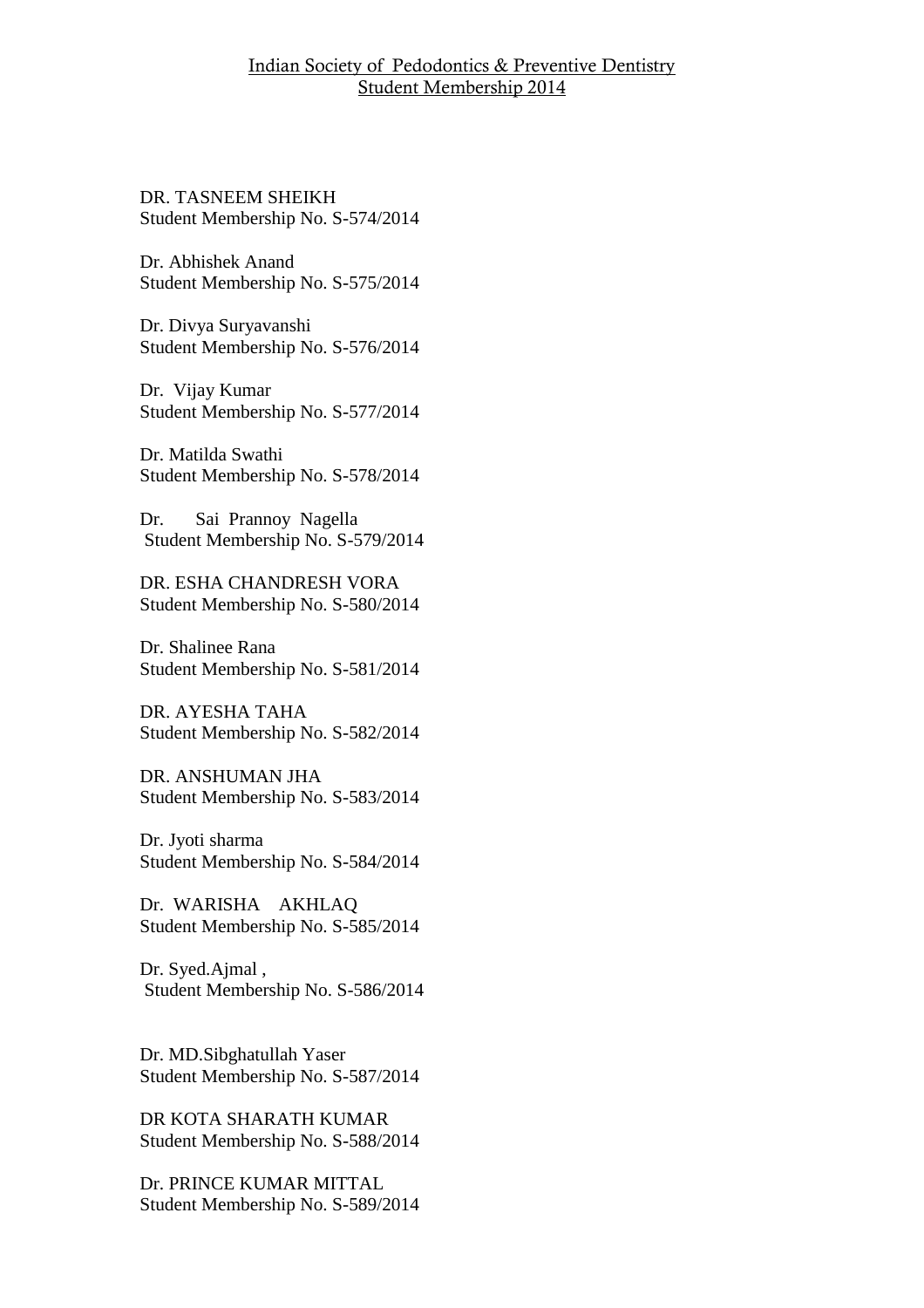DR. ANJU JORWAL Student Membership No. S-590/2014

Dr. Manisha Upadhyay Student Membership No. S-591/2014

Dr. shakun kanjani Student Membership No. S-592/2014

DR. TANUJA PINISETTY Student Membership No. S-593/2014

DR. CHIGURUPATI DEVI Student Membership No. S-594/2014

Dr. Nimmi Mary Oommen Student Membership No. S-595/2014

Dr. Parixeet Patel Student Membership No. S-596/2014

Dr SUNITHA Student Membership No. S-597/2014

Dr.Krithi Nellamakkada Student Membership No. S-598/2014

Dr.SHWETA KAJJARI Student Membership No. S-599/2014

Dr. PHANI LOLUGU Student Membership No. S-600/2014

DR. CHALLAGULLA ANUSHA Student Membership No. S-601/2014

DR. AHALYA PENMETSA Student Membership No. S-602/2014

DR. LAKSHMI SWETHA DARA Student Membership No. S-603/2014

DR. DIVYA DONERIA Student Membership No. S-604/2014

Dr Ajay Kumar Kapoor Student Membership No. S-605/2014